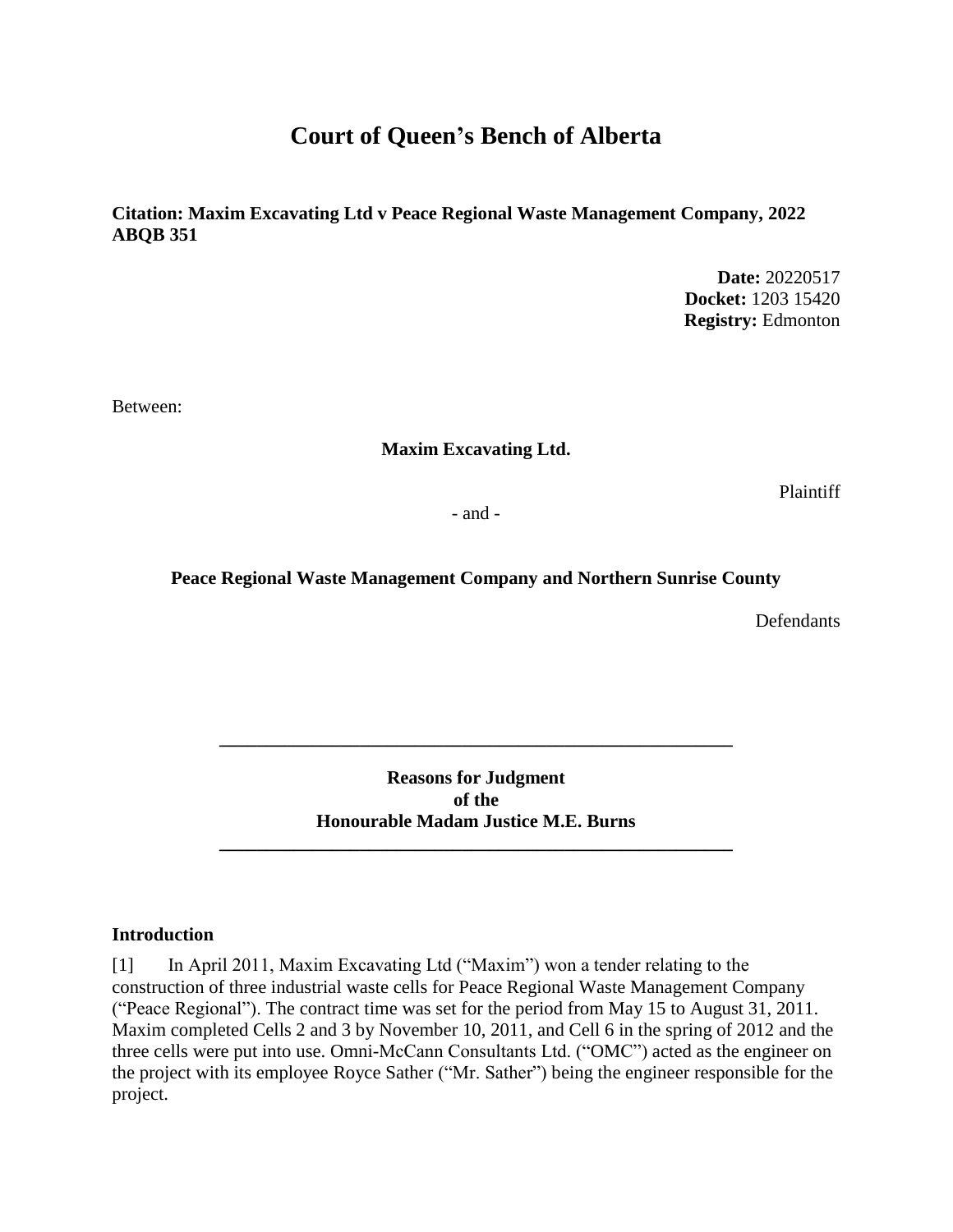[2] The cause of the delay in completion, who was responsible for the delay and what damages were incurred, if any, is at the heart of this action. Maxim sues for outstanding payments for the work completed plus excess costs arising from the delay. Peace Regional disputes the amounts claimed asserting that Maxim breached the contract and that it is entitled to set off charges arising from the delay and the breach of contract.

### **The Contract**

[3] The natural starting point for a dispute over payment of a construction contract and construction delay is the contract itself ("the Contract"). In this case the Contract includes several documents including:

- a. The tender documents,
- b. The Agreement,
- c. The General Conditions of the Contract ("GCs"),
- d. The Supplementary General Conditions of the Contract ("SGCs"),
- e. The plans and specifications with Addendums, and
- f. The bonds and certificates of insurance.

[4] As Peace Regional notes, the interpretation of contracts has evolved towards a practical, common-sense approach where the main objective is to determine the intention of the parties and the scope of their understanding: *Sattva Capital Corp v Creston Moly Corp*, 2014 SCC 53 at para 47 (*Sattva*). One must look at the actual language used in the written contract and employ the "cardinal presumption" that the parties fully meant what they said: *Weyerhaeuser Company Limited v Ontario (Attorney General)*, 2017 ONCA 1007 at para 65.

[5] The written contract must be read "as a whole," where the words are given their ordinary and grammatical meaning, consistent with the surrounding circumstances known to the parties at the time of formation of the contract: *Sattva* at para 47. The surrounding circumstances, or "factual matrix," typically refer to facts concerning the genesis of the contract, its purpose, and the commercial context in which the contract was made: *IFP Technologies Inc v EnCana Midstream and Marketing*, 2017 ABCA 157 at para 83 (*IFP*). However, the surrounding circumstances cannot be allowed to overwhelm or displace the words of the agreement. Finally, the contract's text must be read in a fashion that accords with sound commercial principles and good business sense. In the absence of evidence of a bad bargain, courts should not interpret a contract in a way that yields an unrealistic or commercially absurd result: *IFP* at para 88.

[6] I am mindful of the words of our Court of Appeal in *IFP* at para 89:

In the end, contractual interpretation is not an exercise in second guessing what could have been included in a contract while discounting or dismissing relevant terms of a contract and uncontradicted contextual information. It is instead an exercise in determining what the parties objectively intended having regard to the entire written text, relevant contextual background and commercial context.

[7] Upon reviewing the Contract, it is not easy to overlook the many confusing and complicated issues that arise. The evidence is that Mr. Sather, as the engineer on the project, "cobbled" the Contract together. I use that term intentionally as it appears that each component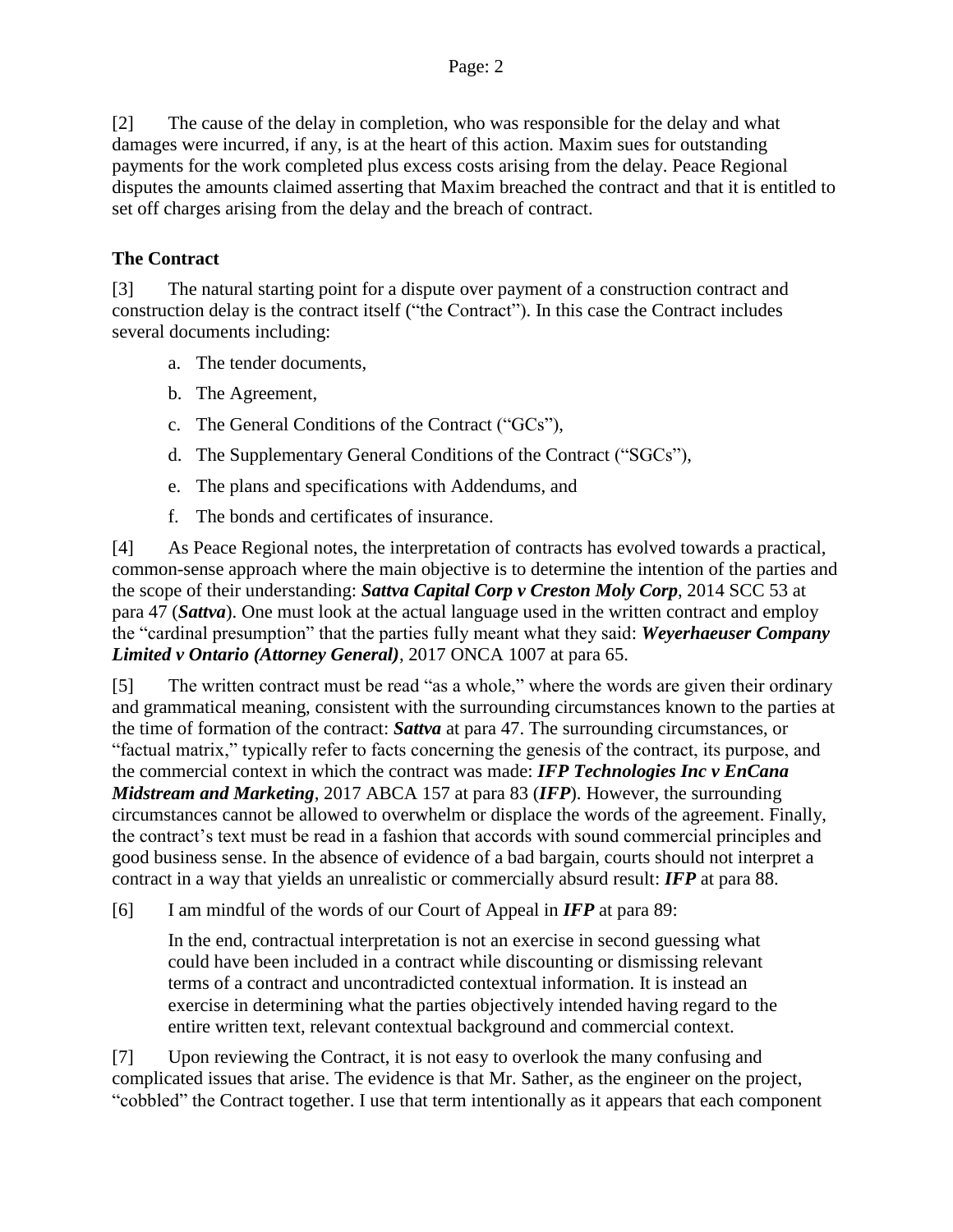for the Contract is based on a precedent of one sort or another and cobbled together for the purposes of this particular project. This is problematic and becomes more so when the numbering in the Contract was clearly not proofread and there are several instances where cross references to one subsection or another are clearly wrong. Mr. Sather blames this issue on his administrative staff.

[8] However, generally I find that in this case the commercial purpose of the Contract is not difficult to discern - Peace Regional needed three waste cells built to standards as soon as practicable. I note that the terms of the Contract also contemplated that there would be unforeseen events that might require flexibility and, hopefully, agreement (see for example GC3, GC8, GC20). I agree with Maxim that these provisions contemplated times when the scope of work would change and that it is not commercially sound that there would be an expectation that the work would be done without pay or without adjustment to time for the Contract.

[9] With this consideration of the commercial purpose, I will consider the other issues before me and address any other contract interpretation issues in the context of that analysis.

#### **Assessment of the evidence**

[10] At trial, Maxim called two witnesses: Maxim's owner, James Kratchkowski ("Mr. Kratchkowski"); and Aron Reeves, Maxim's Project Manager on this project ("Mr. Reeves"). The Defendants called three witnesses: Mr. Sather, an OMC employee and the engineering lead on the project; Peter Thoma ("Mr. Thoma"), an officer of Peace Regional who took over when the CEO of Peace Regional passed away in the spring of 2012; and Art Sawatzy ("Mr. Sawatzy"), the General Manager of the Peace Regional Waste Management Corporation for eight years and who testified to a waste management contract with Plains Midstream.

[11] In addition to oral evidence, the evidence at trial included a significant quantity of business and other records entered as exhibits, many by agreement.

[12] I found each of the witnesses who testified before me on behalf of Maxim to be credible and mostly reliable, but the passage of time has definitely impacted some memories. With respect to Peace Regional's witnesses, I find Mr. Thoma and Mr. Sawatzy to be credible and mostly reliable with the same concerns I had above relating to the passage of time.

[13] However, I have quite a bit of difficulty with Mr. Sather's evidence. He was qualified as an expert at trial as a witness with expertise involved in the events underlying the litigation but who is not a litigant: see *Kon Constructions Ltd v Terranova Developments Ltd*, 2015 ABCA 249 at para 35. He was qualified based on his engineering qualifications as set out in his licence.

[14] During his testimony, Mr. Sather often indicated that he did not remember but then proceeded to say what he thought was being looked for. He would indicate he had no specific recollection but then add something like, "One of two things *would* have happened". He frequently used what I would call "wiggle-room" language such as "I take those to mean...", "I presume they would be...", and "I assume..." At times it appeared that Mr. Sather was guessing. In fact, at one point in cross examination, Mr. Sather was challenged that he was speculating, and he agreed. Often, the smallest of concessions had to be pulled out of him – like the relative amount of rain between the summer and fall. He would concede nothing. I found that Mr. Sather was deeply entrenched in his view of events and committed to delivering to the Court whatever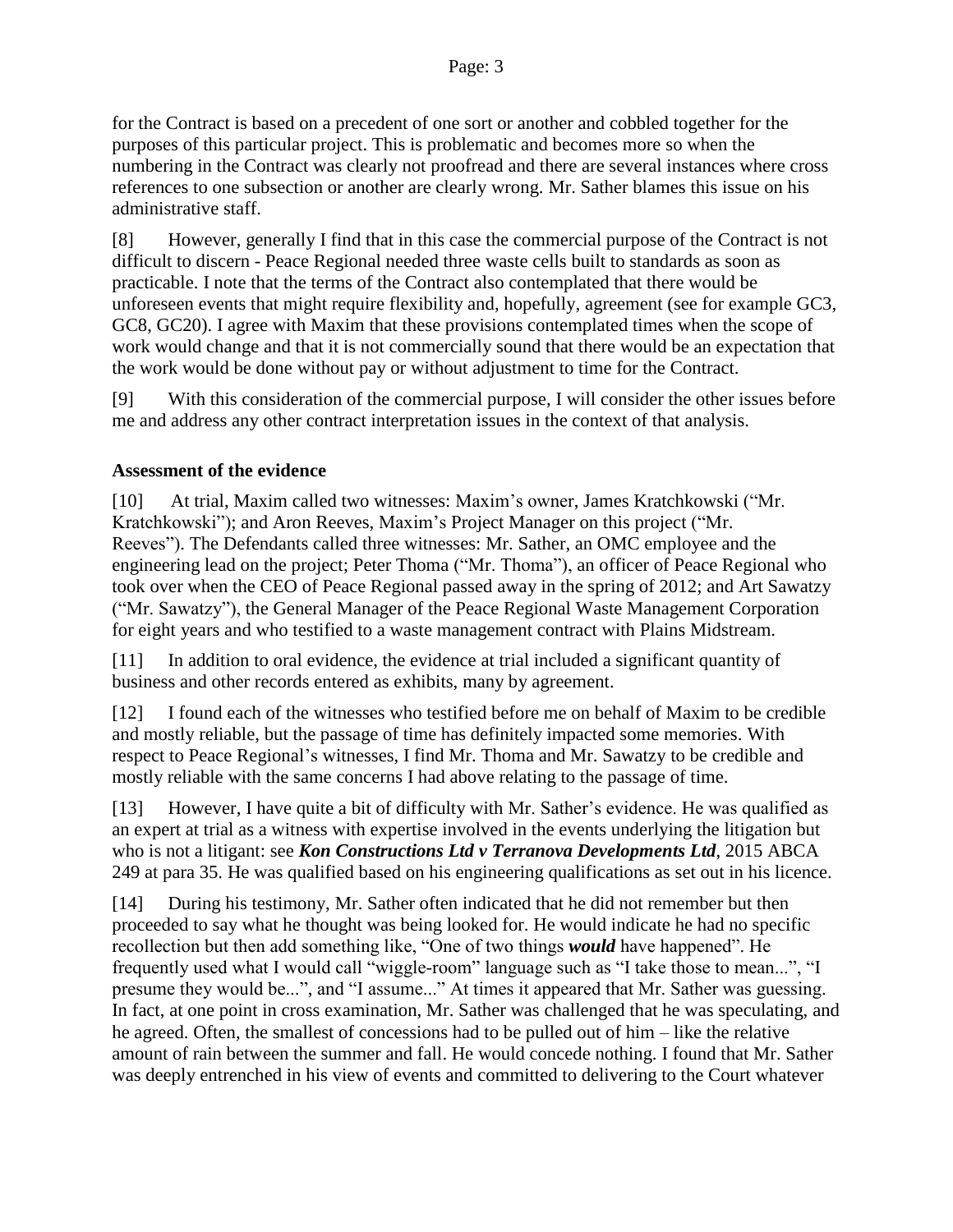information best supported his particular interest. I have difficulty finding Mr. Sather credible or reliable.

[15] Mr. Sather was the engineer responsible for contract administration and the project. He assumed that duty through the Contract and through his professional engineering ethical standards. He had an obligation to administer the Contract in a way that was fair and reasonable to *both* sides of the Contract.

[16] There is no doubt that in a construction contract where an owner has expressly given power or discretion over a matter to its engineer there is an implied duty on that engineer to act in good faith when exercising that power or discretion: *Golden Hill Ventures Ltd v Kemess Mines Inc*, 2002 BCSC 1460 at paras 662- 665 (*Golden Hill*). This duty of good faith is fundamental to every construction contract including this one.

[17] The General Conditions under the Contract contain many examples of the obligations and roles of the engineer. In several of the Contract provisions, the engineer (OMC) is obliged to consider positions and attempt to come to a mutual agreement. This is often in the context of unforeseen events that might entail delay, changed work or other disagreements. For example, GC7 "Engineer's Decisions" gives OMC considerable power and authority. It is qualified by requiring OMC to use the power under the Contract "to enforce its faithful performance by both parties hereto" (GC7, 1.0).

[18] The evidence establishes that Mr. Sather's loyalties lay squarely with those of Peace Regional in the administration of the Contract. He seemed incapable of considering Maxim's side on any issue that arose. As identified by Maxim, a good example is where OMC approved payment, but Peace Regional did not want to pay so as a result Maxim was not paid. Once OMC determined that payment was appropriate OMC should have done whatever it could to have payment made. It was OMC's responsibility "to enforce...faithful performance by both parties".

[19] The failure of OMC, through Mr. Sather, to act for the benefit of the project as a whole made the entire construction process much more difficult as many of the Contract provisions depend on the project engineer acting in good faith when determining what is reasonable in the circumstances.

[20] Given the difficulty inherent in reliability through the passage of time and the serious question of credibility I have with respect to Mr. Sather's evidence, I rely heavily in this decision on the documents provided. Some of the facts set out below are taken from the parties' closing submissions. Where the parties disagreed, the facts herein should be considered my findings based on full consideration of all evidence at trial.

### **Breaches of contract and sources of delay**

[21] Construction delay litigation is, naturally, heavily dependent on the Contract at issue. Courts have considered actions on behalf of a contractor for delay recognizing that a delay can have cost consequences including:

- (i) delay or extended duration costs,
- (ii) impact or efficiency costs,
- (iii) acceleration costs, and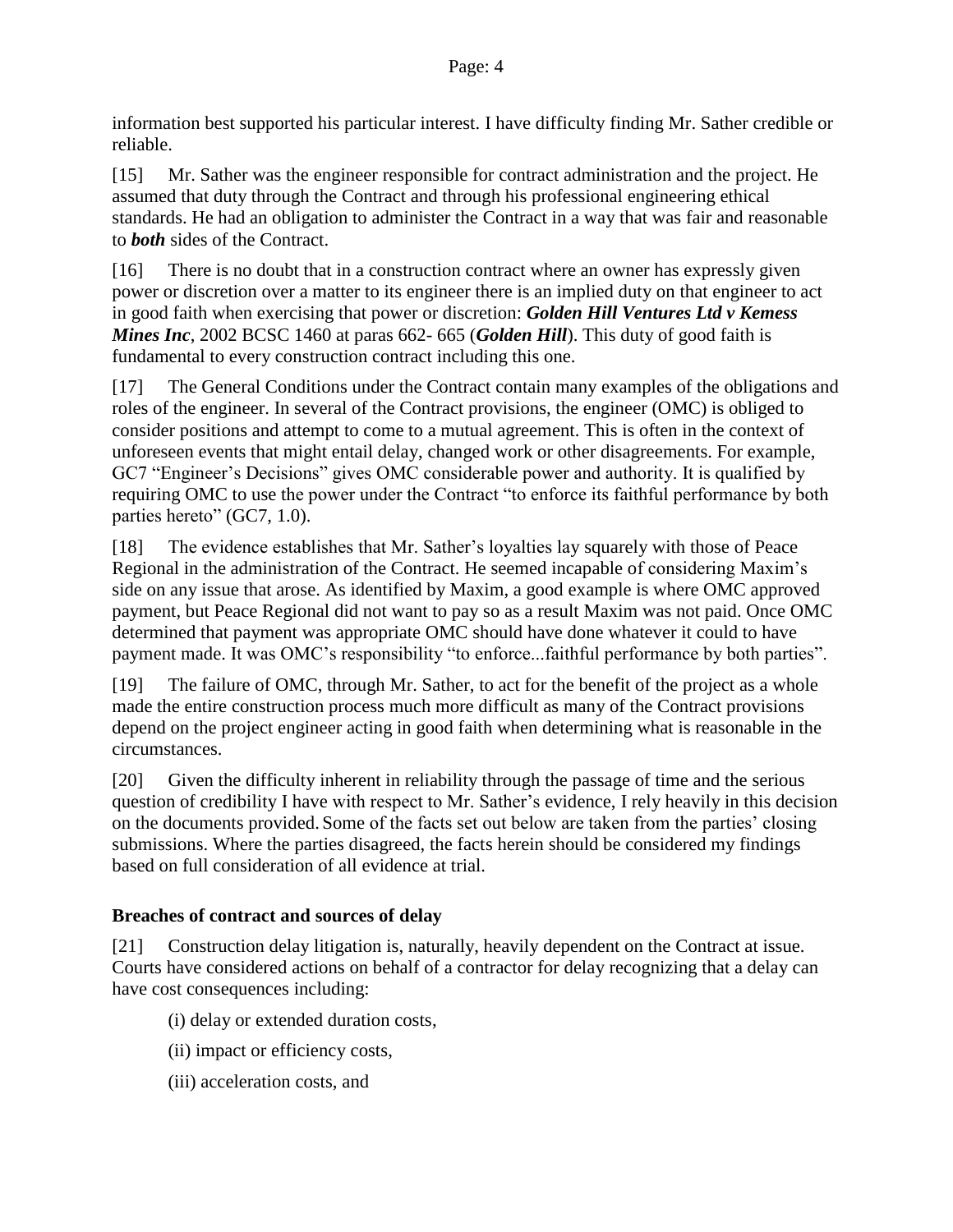(iv) lost opportunity to earn profit.

[22] Maxim seeks damages for unpaid contract work and for work that arises outside the Contract that was completed by Maxim at the direction of OMC. It asserts that the delays in the project were as a result of circumstances beyond its control – or excusable delay.

[23] Peace Regional is claiming set off damages for non-excusable delay.

[24] The General Conditions of the Contract specifically addresses delay in

### **GC8. DELAYS**

1.00 If the Contractor is *delayed* in the performance of the Work *by an act* or neglect *of the Owner, Engineer, or any Other Contractor* or any employee of any of them, then the *Contract Time shall be extended* for such reasonable time *as the Engineer may decide in consultation* with the Contractor, and the Contractor shall be reimbursed for any costs incurred by him as a result of such delay.

(…)

3.00 If the Contractor is *delayed* in the performance of the Work by labour disputes, strikes, lock-outs (including lock-outs decreed or recommended for its members by a recognized Contractors' Association of which the Contractor is a member), fire, unusual delay by common carriers or unavoidable casualties, or without limit to any of the foregoing by *any cause of any kind whatsoever beyond the Contractor's control*, then the Contract Time *shall be extended* for such reasonable time as may be mutually decided by the Engineer and the Contractor, but in *no case* shall the extension of time be *less than the time lost* as the result of the event causing the delay, unless such shorter extension of time be agreed to by the Contractor.

 $(\ldots)$ 

5.00 No extension shall be made for delay unless *written notice* of the claim is given to the Engineer *within fourteen (14) days* of its commencement providing that in the case of a *continuing cause* of delay *only one claim* shall be necessary.

#### (*emphasis added*)

[25] The Supplementary General Conditions also contemplate late completion:

### **SGC4. LATE COMPLETION**

Should the Contractor fail to meet the completion date given, the *Owner shall be entitled to make deductions* from payments due the Contractor *as compensation for costs* incurred by the Owner beyond the completion date. Such *costs shall include* but are not necessarily limited to, administration, bookkeeping and engineering costs. The completion date shall be as noted in the Agreement unless the Owner has agreed, in writing, to an extension of time for completion.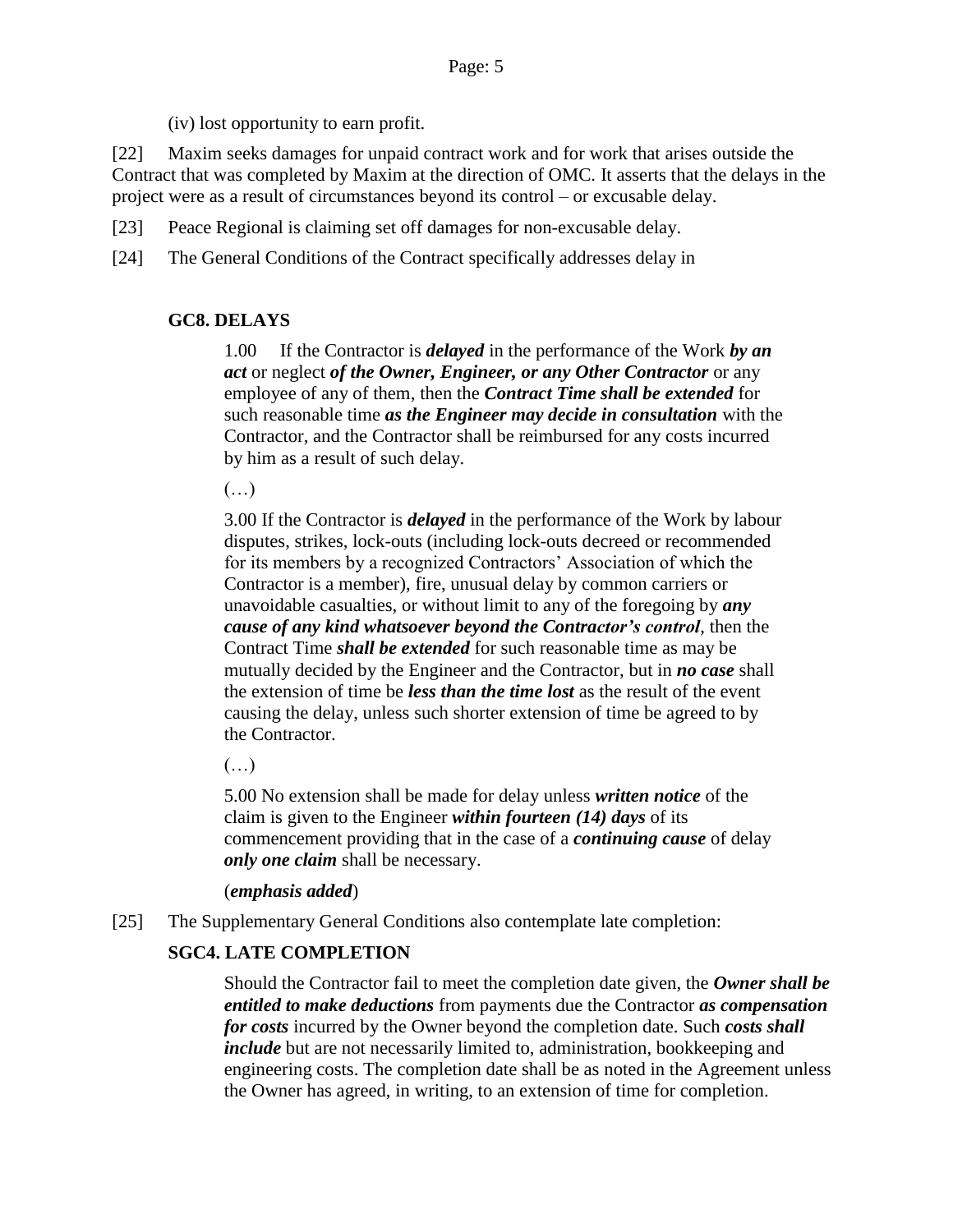#### (*emphasis added*)

[26] The evidence established that there was delay. Whether there was late completion depends on whether there are delays that are to be compensated by extensions to the Contract Time completion date.

- [27] Maxim asserts several sources of delay including:
	- a. Berm work,
	- b. Weather,
	- c. Unsuitable materials,
	- d. Changes to the cycle strategy, and
	- e. Delays in testing gravel.

[28] Peace Regional argues that Maxim must establish the following for each of the alleged causes of delay:

- a. The occurrence of an isolated and defined event which gives rise to a delay;
- b. That the Contract treats the event as compensable entitling Maxim to both extra Contract Time and money;
- c. That Maxim complied with the notice requirements of the Contract;
- d. That the delay event is discrete and does not overlap with other delaying events;
- e. That Peace Regional is solely responsible for the delaying event; and
- f. That Maxim incurred costs or lost time or both as a result of the delaying event.

#### **Notice under the Contract**

[29] Before looking at the delays asserted, some consideration of the notice provisions is necessary.

[30] Peace Regional argues that failure to give proper notice when required to do so disentitles Maxim to any relief. As noted above, the Contract deals with delay and the notice required in GC8, Article 5. The condition requires 14 days written notice of the claim to be provided to the engineer. The purpose of notice is to give the owner an opportunity to consider its position and take corrective measures and it is prejudiced by not being able to do so if notice is not provided. Further, written notice allows the parties to deal with problems as they arise rather than arguing about it afterwards. Specifically, Peace Regional argues that the case law clearly states that discussing a potential delaying event during meetings is insufficient and that meeting minutes or notes do not establish notice of a delay. Peace Regional argues that notice is a precondition to any claim for cost reimbursements or an extension of Contract Time. Failure to give such notice is fatal to any request for an extension of Contract Time or a claim for cost reimbursement.

[31] Maxim argues that it complied with all contractual notice requirements because those notice requirements do not arise in a vacuum. Notice is only required when Maxim became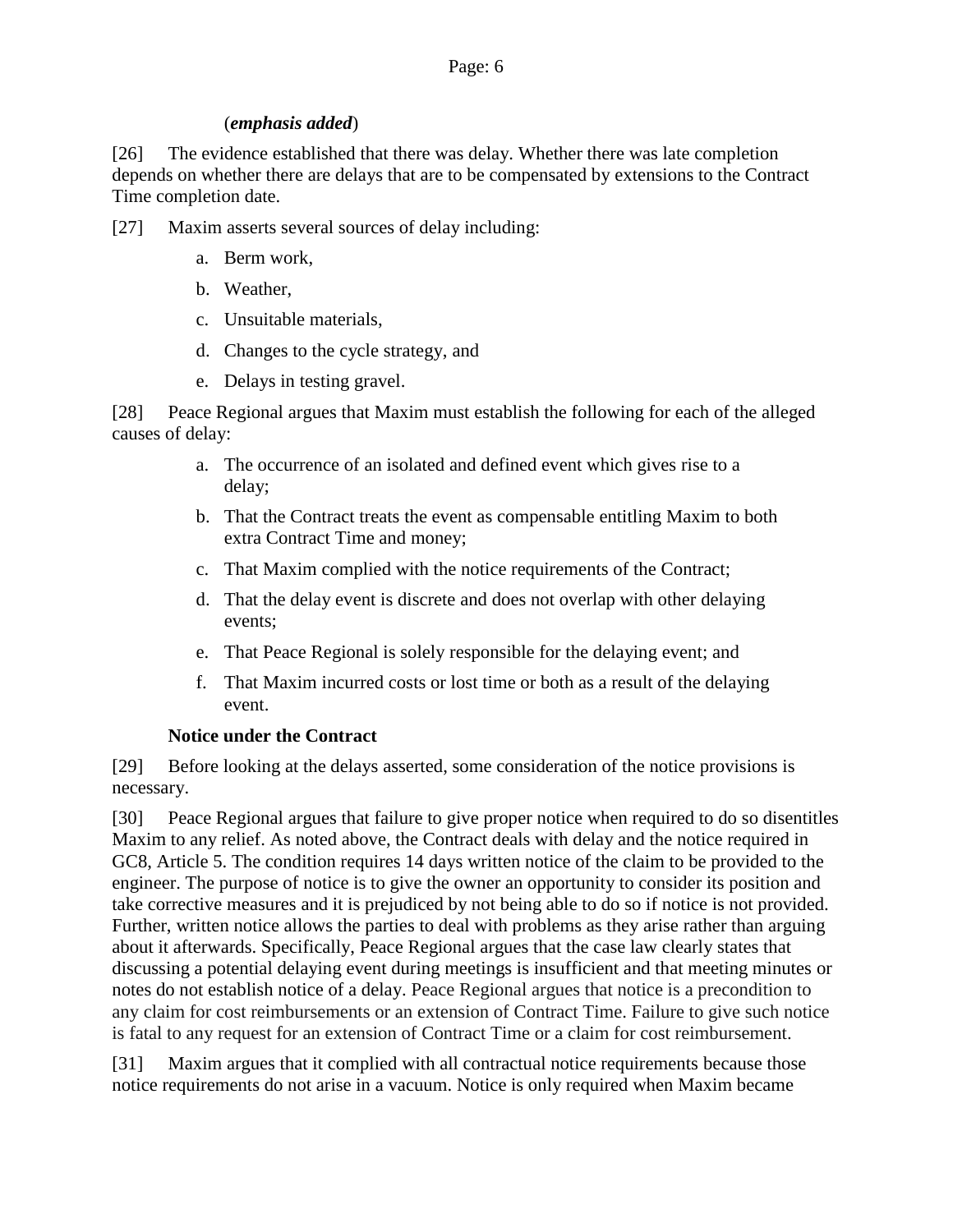aware that there would be an issue requiring resolution relating to a delaying event. Maxim argues that this applies to every source of delay that has been raised.

[32] While I will deal further with the issue of notice below on the sources of delay raised, generally, I find that Maxim's argument that they can only give notice once they were aware that there was a problem has merit.

[33] In the circumstances of this case, I am concerned that Peace Regional (more specifically its engineer) routinely failed to comply with the Contract provisions and comes to this Court to insist the terms of the Contract be strictly applied to Maxim. It cannot have been the intention of the parties that Peace Regional can simply not comply with their own requirements under the Contract and insist on strict compliance by Maxim. For example, OMC repeatedly failed to deliver the notices of the site occupancy reports to the proper location or in a timely manner. The evidence establishes that site occupancy reports were not provided weekly but were provided whenever it appears Mr. Sather got around to them. Peace Regional cannot now suggest that Maxim must comply with notice requirements which are directly related to the timelines of the receipt of those very reports.

[34] It appears by the actions of OMC that Maxim should also benefit from the relaxed compliance with the provisions of a complex contract that was drafted by OMC. I agree with the court in *Golden Hill*, at para 741, where it provides that:

> Canadian courts commonly reject "notice" defences raised in construction cases based on a failure of the claiming party to comply with the technical requirements of the formal procedures in the contract recognizing that, on most construction projects the parties adopt less formal procedures more consistent with the realities of the construction project...

[35] I find that this was the case here. The less formal procedures adopted by OMC and Mr. Sather are more consistent with the realities of the construction project, but these informalities must benefit all parties to the Contract.

### **Sources of delay**

### **(i) The Berms**

[36] The first delay asserted relates to berms. Mr. Reeves testified that at the beginning of the project it was apparent that there were berms of unsuitable material obstructing the project and that Maxim was instructed to remove them. Maxim argues that this was work outside the Contract and that working on the berms delayed the Contract. The work was paid as "forced account work" but Maxim argues that Contract Time should also be adjusted. Only one day was given in Contract Time but it took almost a week to do the work.

[37] Peace Regional argues that the removal of the berms was not an extra to the Contract. Mr. Sather testified at trial that the berm removal was work included in Schedule 1(a) of the Contract as one can see the berms on the drawings. Peace Regional asserts that if the work cannot be compensated for outside the Contract, it cannot be a delaying event.

[38] I find that Peace Regional's position makes no commercial sense. Mr. Sather's evidence at trial, when considered in context with what he actually did, is one example where Mr. Sather seemed determined to put his view of the best information possible before this Court to support the position taken in litigation. The documentary evidence establishes that Mr. Sather agreed to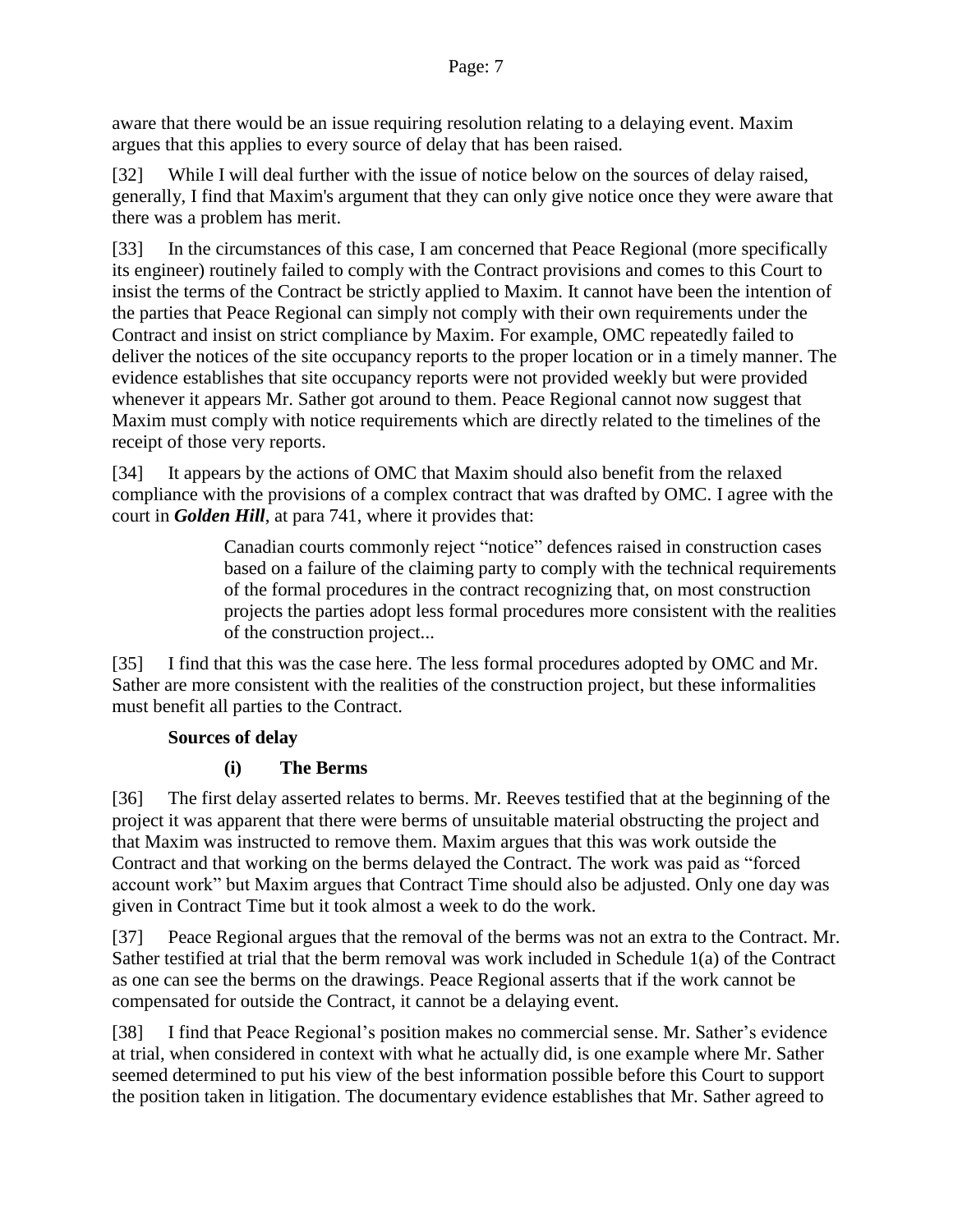pay for the berm removal as "forced account" work rather than on the unit rates set out in the Contract. The documents show that Mr. Sather directed his on-site supervisor to accept the berm removal as forced account work and it was noted in the relevant daily summaries that it was forced account work. If the berm removal was a line item it should have been identified as such. I find that it was paid as forced account work because it was outside the scope of the Contract. Further, Mr. Reeves testified that they were asked to do this work and the fact that it is at odds with their construction schedule and cycle strategy supports that conclusion.

[39] Peace Regional argues that Maxim never raised a complaint due to this forced account work and it did not provide any written notice of delay or make a change request for more Contract Time as is related to clearing away the berms. Mr. Reeves testified that at the beginning of the project this added five additional days to the project that were being paid as forced account work. He further testified that it was not until he had the site occupancy reports seven weeks later, that he saw that they were not given day for day credit for the work, and they were charged site occupancy days. He testified that had he known they would not get day for day credit, they would not have done the forced work.

[40] Having reviewed Mr. Heroux's daily reports and Mr. Richard's Construction Summary relating to the first week of work it is apparent that some other work was completed by Maxim during this week - i.e., it was not all forced account work. But I note that Mr. Reeves testified that the scraper and operator would have been used elsewhere during this period but for the forced account work and I accept this evidence. However, I am not prepared to find five days delay. I find three days delay that should be compensated with a Contract Time extension. With respect to site occupancy, I note that the work done during this week that was not forced account work means that Site Occupation Days may be counted in accordance with its definition as discussed below, except the first day which has been already acknowledged not to be a Site Occupation Day in Mr. Sather's calculations.

#### **(ii) The Weather**

[41] There is no doubt that there was a significant amount of rain at the worksite during construction. The disagreement arises over which days the rain prevented Maxim from working. Under the Contract, given that no one can control the weather, any delay caused by rain is noncompensable. The consequence of rain delay, *per se*, is with respect to Site Occupation Days and an extension of Contract Time.

[42] But in addition, Maxim clarifies that the damages or compensation it seeks relating to the weather relate to the requirement by Peace Regional to perform work related to the weather but outside the scope of the Contract such as de-mudding, pumping and being on standby.

[43] Again, Peace Regional denies that Maxim provided proper notice of the rain delays. Specifically, they argue that the notices provided do not meet the requirements set under GC8 as they failed to identify any discrete delaying events, they failed to ask for compensation or an extension in Contract Time, they failed to advise that a claim would be brought under the Contract, and any notices given were not within 14 days of the occurrence of the delaying event.

[44] Maxim points out the rain delay is obvious. The weather was described as rain monsoons by the Chief Administrative Officer of Peace Regional at the time. A fax was sent by Mr. Reeves to Mr. Sather on July 7, 2011 - when he finally got the site occupancy reports - and he raises the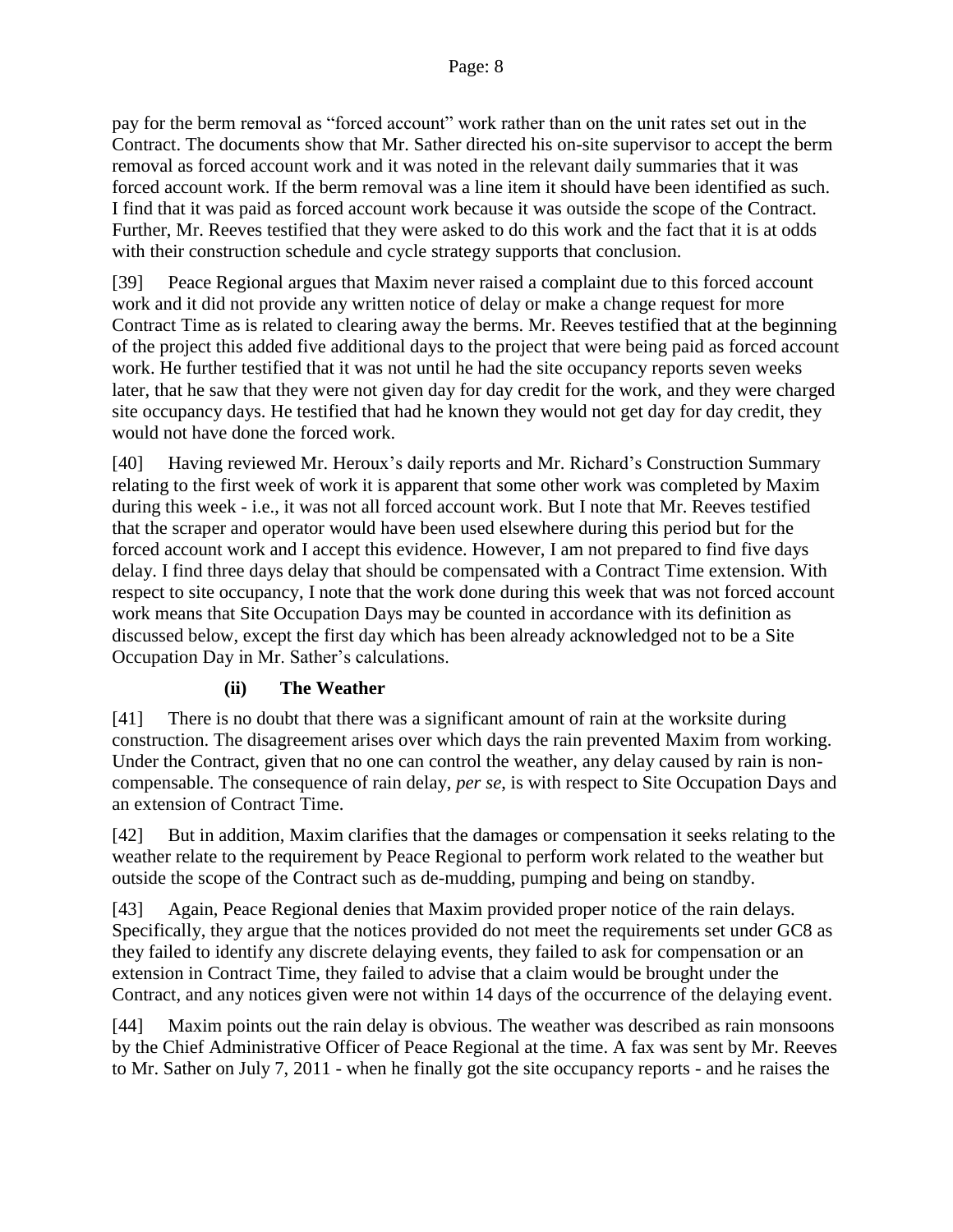issue of site occupancy counting because of the rain and the work required of them. The fax notes that there were also discussions between Mr. Reeves and Mr. Sather.

[45] Peace Regional argues that the faxes on July 6th and July 7th are not sufficient. They argue that Mr. Sather testified he had no recollection of ever receiving these faxes and does not recall discussing the issues described therein. Peace Regional argues that although the impact of the weather was discussed at various points throughout the project no written notice of delay was ever delivered. As noted above, I do not believe Mr. Sather. His memory is convenient. I find the faxes were sent and received as indicated and that they set out the discussions held. I find that this notice satisfies the Contract provisions given the parties' respective conduct (i.e., the delay in sending site occupation reports that would alert Maxim to a problem) and the parties' apparent agreement to flexibility in compliance with strict contractual provisions.

[46] I also note that Mr. Sather considered the rain delay and in fact extended the Contract Time. He originally calculated the rain adjusted completion date to be October 18th, 2011. On October 14th, 2011, OMC informed Maxim that it had revised its calculation of the completion date to October 20th, 2011. This shows that the notice provided to Peace Regional was sufficient for their Engineer to consider the delay and set out a position. The policy objectives of notice have been met.

[47] Peace Regional notes that Maxim did not challenge or contest this new completion date or provide its own calculation with respect to extending the Contract Time for the rain suffered to date. Thus, Peace Regional argues that there was a mutual agreement on the October  $18<sup>th</sup>$ , 2011 date, as contemplated under GC8.

[48] I find that at no time was there any "mutual" agreement reached regarding an extension of Contract Time as prescribed under GC8 Delays, Article 3.00. What OMC did through Mr. Sather is ask for a schedule and he said, "if it's only the weather that is the issue, I think it's reasonable to assume that weather delays will just push the schedule back from whenever you do get started".

[49] Maxim argues that it did not obtain what it was entitled to under the Contract for an extension of Contract Time because beyond a few limited exceptions, OMC did not allocate any drying time to Maxim to halt the proverbial clocks of Contract Time and site occupancy. Given the monsoon-like rains and the evidence of Mr. Reeves with respect to the muddy conditions following the rain, I find that periods of drying were necessary and compensation by Contract Time extension is reasonable. In fact, the Contract contemplates such days in its definition of Site Occupation Days where it provides that unproductive days (after a rain while de-mudding or pumping) are not Site Occupation Days.

[50] With respect to the extension of Contract Time as a result of weather, I have reviewed all the site reports, and the schedules provided by Mr. Reeves and Mr. Sather in the calculation of days lost to weather, in their respective opinions. I have calculated days lost to weather for the period up to the conclusion of Cells 2 and 3 to total 59 days plus 12 days for "drying" – more properly to reflect the fact that the very wet and muddy conditions delayed construction. GC8 Article 3.00 provides that Contract Time *must* be extended by no less than these 71 days.

[51] As discussed in further detail below, I find that the time between November 10, 2011, and May 23, 2012, is not to be counted as Contract Time as the parties agreed to delay the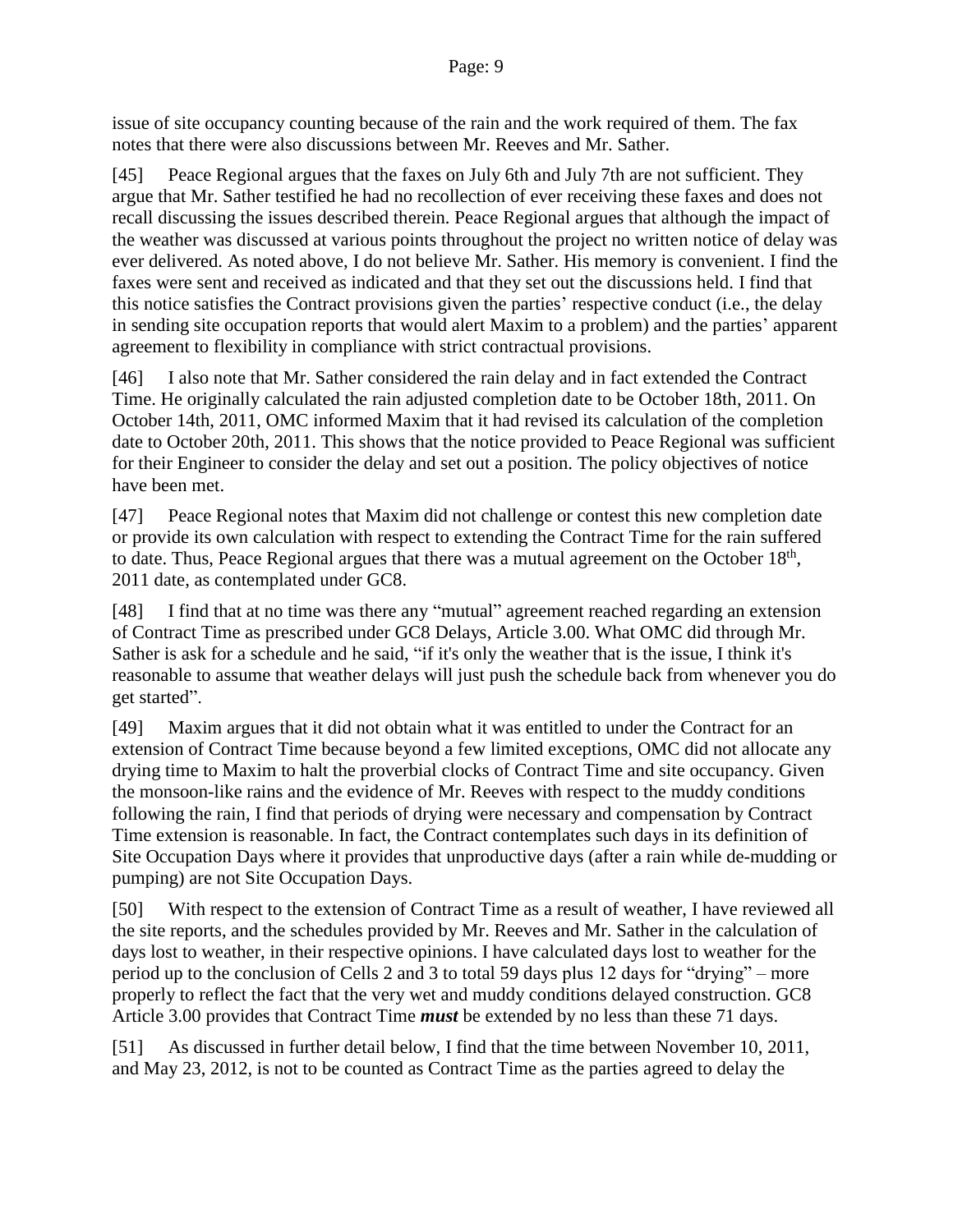completion of Cell 6 to the Spring of 2012. A winter break is not Contract Time or Site Occupation Days.

[52] With respect to the period between May 23, 2012, and the completion of Cell 6 on June 21, 2012, I find that there were 12 days of delay from rain and pumping/de-mudding.

[53] With respect to compensation for work done outside the Contract due to dealing with the consequences of the rain, Maxim claims costs incurred including the cost of fuel, equipment, labour, room and board, etc. Maxim argues that the Contract made no provision for pumping water and Maxim was under no obligation to perform that work free of charge and these costs were incurred due to express directions given to Maxim to expedite the work.

[54] Peace Regional indicates that the only promise to reimburse Maxim's costs due to rain was for the mobilization of an additional 815 Packer which it agreed to pay for and was solely related to accelerating the completion of the work. There does not appear to be any dispute about the 815 Packer. The question remains as to whether Maxim can claim expenses relating to noncontract work that arose due to rain and whether notice provisions preclude that compensation.

[55] The fact of the August 5, 2011 meeting shows the importance of the consequences of the rain delay to the parties. Peace Regional needed to get its cells completed as soon as possible. Maxim was limited in their contract work because of the muddy conditions and were being pressured to do whatever they could to de-mud and continue construction. The meeting was precipitated because of Mr. Kratchkowski's communications with Mr. Sather that Maxim required compensation. Mr. Sather's response that further compensation was "unlikely" was met with Mr. Kratchkowski suggesting that Maxim stop the non-contract work, including demudding, to allow the sun to dry the site. This would surely have extended the delay due to rain even more. The meeting agenda, drafted by Mr. Sather, recognized that Maxim's concerns needed to be addressed.

[56] Mr. Sather's notes from the August 5, 2011 meeting establish that compensation was discussed and Peace Regional agreed to consider compensating Maxim for the extra cost incurred due to weather related delays. The parties ended the meeting with Maxim tasked with providing information or a proposal to Peace Regional for consideration. No timeframes were noted and Maxim's position is that those extra costs were unascertainable until the job was done.

[57] Mr. Kratchkowski and Mr. Reeves both testified that Maxim was led to believe that those costs would be entertained and addressed at the conclusion of the work such that there was no problem or reason for them to give notice of a claim. Mr. Sather's notes support those impressions. I find that the work was extra to the Contract, and is not compensation for delay *per se*. I do not find that Peace Regional agreed to compensate for the work – but I do find that they cannot expect a contractor to do work at their insistence and not pay for it.

[58] I find that in addition to recalculation of Site Occupation Days and contract extensions as contemplated in the Contract, Maxim is entitled to be compensated for the work they performed that was outside the scope of the Contract. As discussed above, an informal approach to the notice provisions applies and the evidence establishes that notice was in fact provided. The damages and the consequences to Contract Time are discussed below.

### **(iii) Unsuitable Materials**

[59] Maxim argues that another source of delay and extra work on the Contract arose from excessive contaminated material requiring specialized sorting and handling. When excavating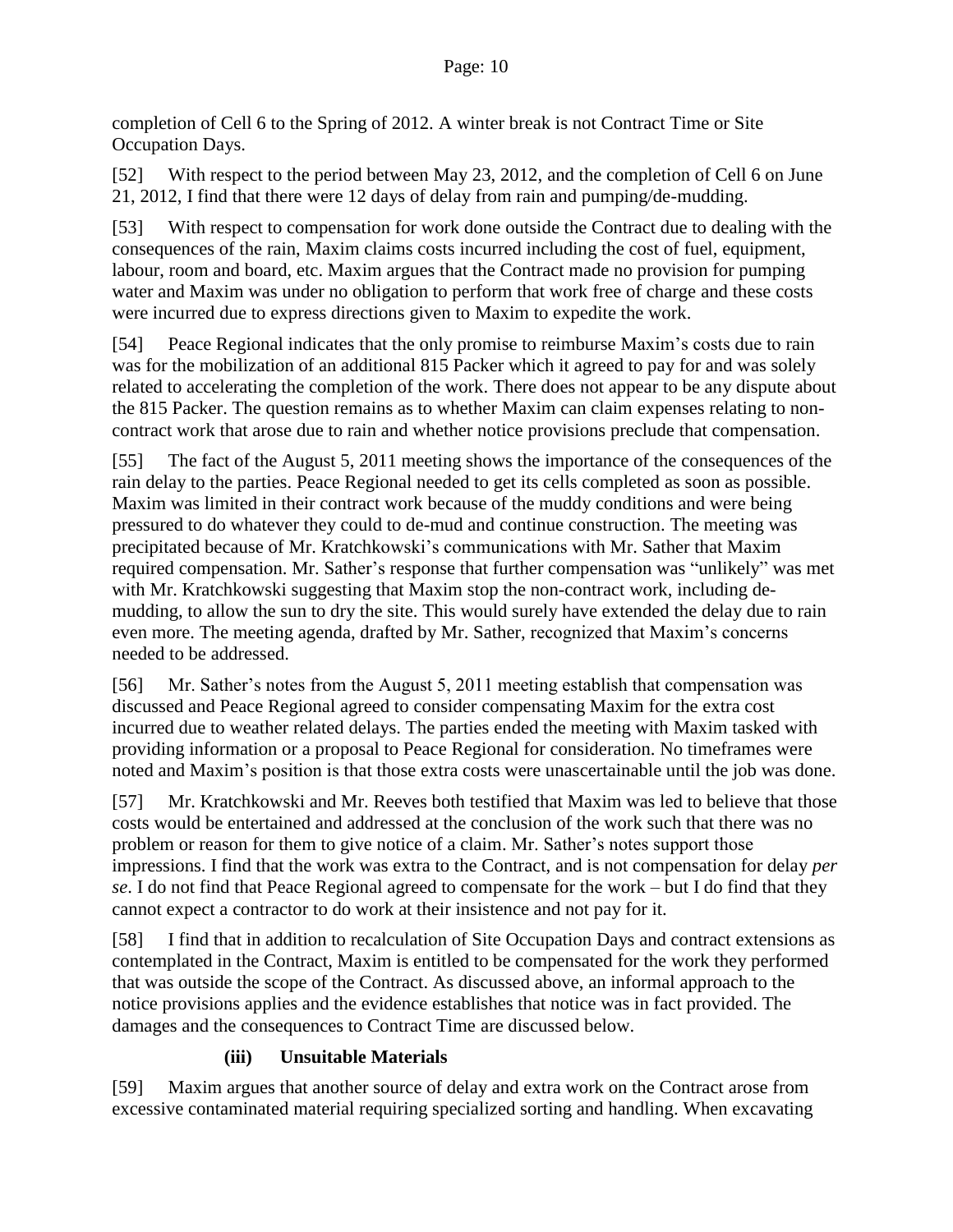#### Page: 11

Maxim was looking for clay that would be suitable for the clay liner. If the material was not suitable it would be moved to an "unsuitable" or "junk clay" stockpile in a designated site. In this case much of the unsuitable material was also "contaminated" meaning that the material had to be disposed of in other areas. The unsuitable material encountered on site was mostly old garbage from a previously constructed landfill and lead to a bucket by bucket, time consuming exercise to separate usable clay to ensure that sufficient suitable material would be available to build the clay liners. Maxim argues that the presence of this material ought to have been disclosed to Maxim at the time of bidding.

[60] Peace Regional argues that the sorting and removal of unsuitable materials was always contemplated as part of the Contract to be performed by Maxim. It argues that the work was not an extra to the Contract and therefore it cannot give rise to a delay that would justify a change in the Contract Time nor a change to the Contract price. Further, even if unsuitable materials were an extra or a delaying event, Maxim did not request an extension or give notice of a delay within the time required by the Contract.

[61] The tender form provides a unit price for Earthwork. For Cells 2 and 3, Earthwork includes excavate and stockpile (estimated 20,200 cu m). Material suitable for creating the clay liner was to be stockpiled. Earthwork also includes excavate and dispose in phase 4B (estimated 20,100 cu m) which relates to material found that would be unsuitable for a clay liner. With respect to Cell 6, Earthwork includes excavate from cell and stockpile (estimated 600 cu m).

[62] Maxim asserts that the issue here is that there was much more unsuitable material than anticipated. This meant that there was not enough suitable material for the clay liner, meaning Maxim had to sort through the excavated material to remove, bucket by bucket, the unsuitable from suitable clay in order to stockpile enough clay for the liners. Maxim argues there is no line item or unit price for the activity of separating suitable and unsuitable material.

[63] The evidence confirms that there was much more unsuitable and contaminated material than anticipated. Mr. Heroux's and Mr. Richard's notes both document that "significant amounts" of garbage were found resulting in the need to find additional areas in which to stockpile (separately) both unsuitable and contaminated material. The effect of this was that there was quite a bit less material for stockpiling to build the clay liners than expected.

[64] With respect to notice I find that it was sufficient given the relaxed position of the parties relating to the time requirements of the Contract. The policy reasons for notice provisions were met as Peace Regional and OMC were well aware of the issue of unsuitable material and were actively dealing with the issue along with Maxim. Maxim's position on this is not a surprise to Peace Regional.

[65] Mr. Heroux and Mr. Richard started documenting this issue as early as June 1, 2011. Mr. Heroux's notes confirm that Mr. Richard raised the issue that not enough suitable material was being stockpiled from the industrial Cells. As early as July 6, 2011, Mr. Reeves sent a fax to Mr. Sather indicating that Maxim did not agree that the time spent sorting and hauling the extra unusable material should be at Maxim's costs according to the Contract. It is apparent from the fax that the issue had been previously raised with the site superintendent, who had discussed the matter with Mr. Sather. Although not drafted as one might expect from legal counsel, the intent is clear. Maxim did not agree and the volumes encountered were causing delays in a project already delayed by weather. Mr. Reeves testified that he made a follow up phone call after the fax was sent.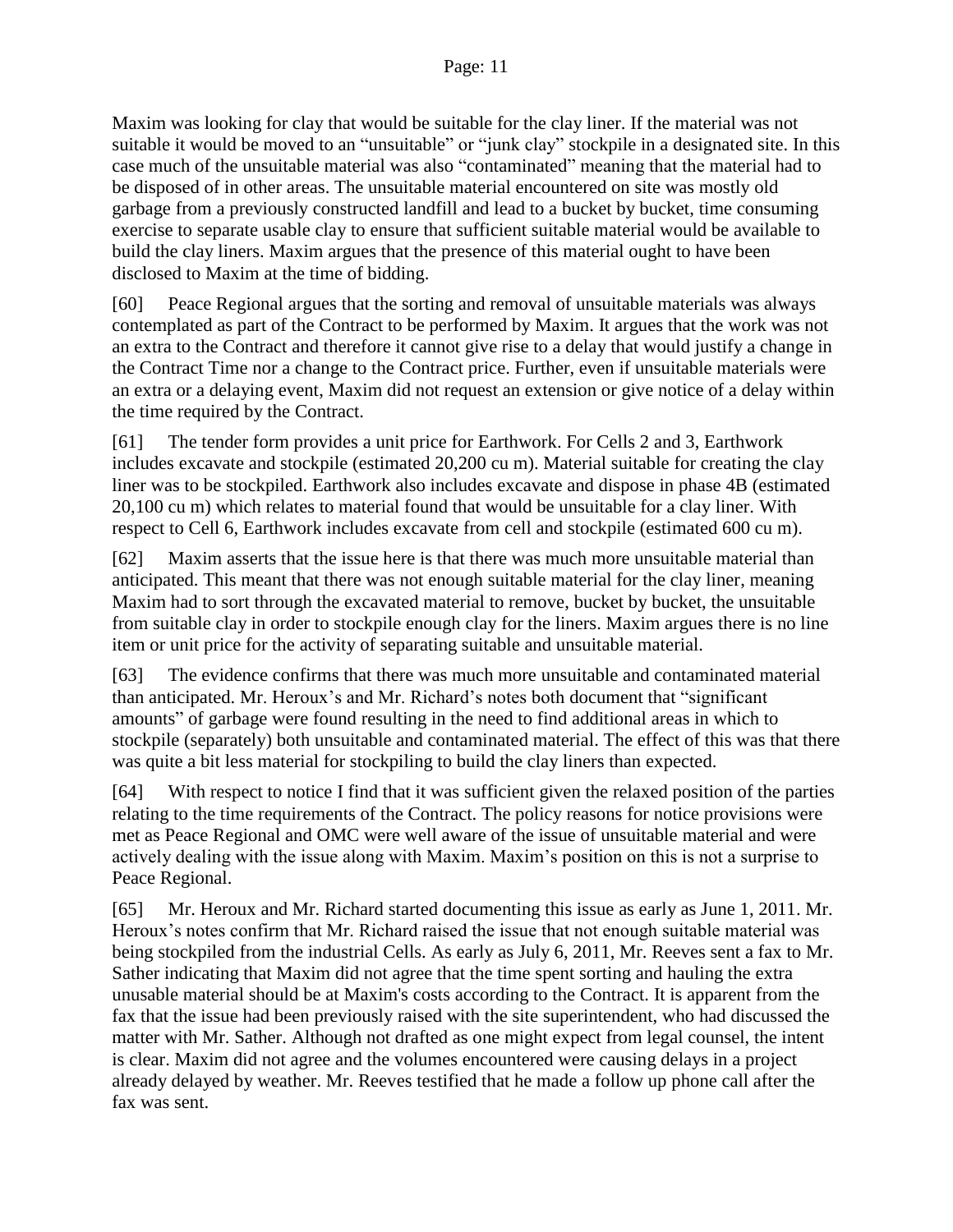[66] While Mr. Sather has no recollection of the fax or the discussions with Mr. Reeves, Bob Miles knew about the contaminated material in Cell 3 by at least July 14, 2011, because he discussed the need to plan around it with Mr. Sather. By July 25, 2011, it was apparent that the plan involved Maxim doing the work. The question is whether the work was contract work or extra-contract work.

[67] Peace Regional argues that the work was not an extra to the Contract as the unit rates were full compensation for the work and that sorting materials and double handling was included in the unit rate. Peace Regional specifically points to the General Requirements of the Contract. If the work was within scope of the Contract and paid by the unit prices, it cannot give rise to a delay that would justify a change in either the Contract Time or the price.

[68] Maxim argues that the work of sorting materials load by load was not included in the scope of the Contract. This is evidenced by the sheer volume of the material that had to be handled and sufficient liner material was only attainable through the load-by-load sorting. Maxim argues that the general accuracy of the composition of the soils and the estimated quantities represented under the Contract informed the parties' commercial expectations in two distinct ways:

- a. First, the soil composition and quantities were tied to the passage of time, in the sense of enabling an assessment of how long the job would take. To the extent that more work takes more time, no contractor could reasonably expect to encounter much variance in these factors.
- b. Second, the Contract expressly provided for the job to conclude no matter what unforeseen contingency arose and that changes to both time and price were contemplated where such contingencies arose. There was no expectation that such work was to be performed free of charge.

[69] Peace Regional is correct that the General Requirements in Part 1.0 provide that the price bid for various items of work is quite inclusive and arguably includes sorting and hauling of material. Part 2.0 specifically addresses "incidental work" and notes that there is no separate payment for incidental work. In particular, "incidental work" includes work shown on the plans and drawings and referenced in the General Conditions, etc. Such work is part of the complete work unless specifically excluded. Part 3.0 provides that payment for excavating and stockpiling includes full compensation for "sorting the material into separate stockpiles" as well as excavating, etc.

[70] I find that the work that was provided in separating load-by-load contaminated and unsuitable material from suitable material for the liners was not incidental work. It is one thing to expect that a load of material will be either placed in the suitable or the unsuitable pile as was contemplated in the Contract, but it is another to be required to sort the material load-by-load. I also note that the bid price is inclusive of many items, with a qualification that the bid price is for work constructed "in accordance with the drawings and specifications". This goes to Maxim's argument that the volume of materials to be handled was outside any commercially reasonable expectations given the volumes provided in the Contract or in accordance with the Contract specifications.

[71] Tender Form, page 2, para 2 provides: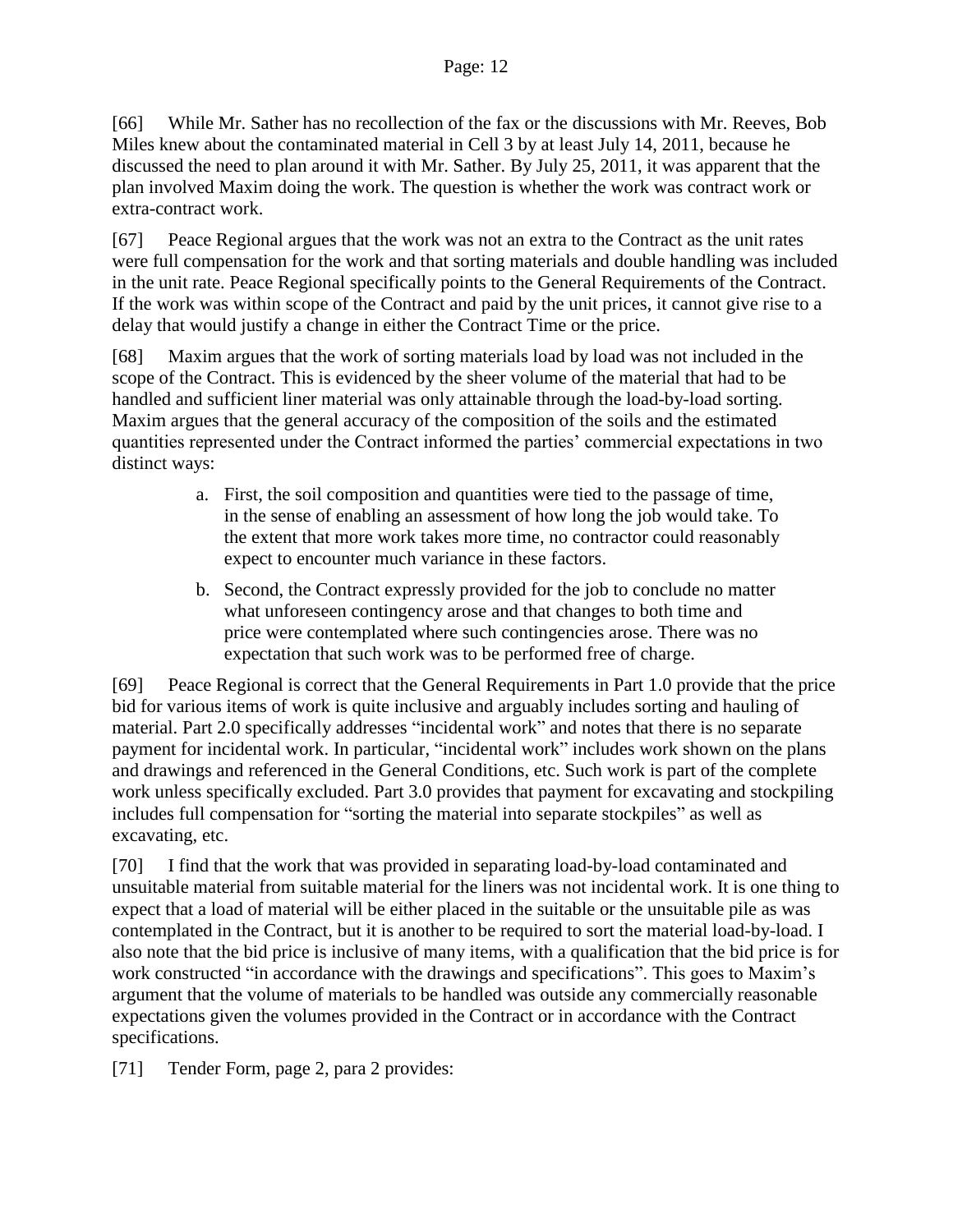Any estimate of quantities as provided by the Engineer is approximate and only for the purpose of assisting the contractor in determining the scope of work. No claim will be made because of any increase or decrease in the quantities.

[72] Further, Article 5: Site Conditions in the Instruction to Tenderers provides:

The tenderer is not entitled to rely on any data or information included in the Tender as to site or subsurface conditions or test results indicating suitability or quality or otherwise of site or subsurface materials for use in carrying out the construction of the work.

I find these provisions do not apply to work that was not contemplated in the Contract. The work that was performed must be paid for and delay from that work must be taken into account.

[73] With respect to delay, I find that the sorting began June 1 and continued to at least the end of July. I find that there were 16 Site Occupation Days for this period. Based on a review of the work site reports, I find that a reasonable period to extend the Contract Time for the work done is six days. The price paid for the work is considered below as part of the damages sought.

### **(iv) Changed cycle strategy**

[74] After being selected as the successful tenderer, Maxim provided a construction schedule which included a cycle strategy to Mr. Sather on May 6, 2011, even before Maxim was served with the Notice to Proceed with construction, at Mr. Sather's request. Mr. Reeves explained that their cycle strategy was how they would allocate resources and work the project such that material was only handled a minimum of times. The original strategy was to excavate Cell 6 and then use material from Cell 3 and possibly Cell 2 on Cell 6 for its clay liner. The strategy was to finish Cell 6 first then proceed to Cells 3 and 2.

[75] Maxim argues that it was directed to change its priorities and its cycle strategy to expedite the work on Cells 2 and 3 as much as possible to accommodate Peace Regional's contract with Plains Midstream. Maxim argues that the costs associated with this direction, none of which were contemplated by the parties at the outset of the Contract, were solely attributable to directions provided by Peace Regional and OMC and give rise to compensation.

[76] Peace Regional argues that the cycle strategy was not part of the Contract and that the cycle strategy was not reflected in the Contract schedules. Peace Regional indicates that Maxim chose to change its cycle strategy in the middle of the construction on its own, not at the direction of Peace Regional. Peace Regional argues that the cycle strategy was not changed in response to the Region's prioritizing industrial Cells 2 and 3 around July  $14<sup>th</sup>$ , 2011.

[77] Mr. Heroux, in his note of June 14, 2011, states that, "first thing this morning we found out that the contractor's plans had changed. As of today the contractor is leaving the work in MSW Cell 6 until the end of the job. The reason for this is because so much material excavated from the industrial cells has been unsuitable for liner that the contractor is concerned there won't be enough clay in the industrial cells for the liner in Cell 2 and 3."

[78] I am not satisfied on the evidence that Maxim was forced to change its cycle strategy at the behest of Peace Regional – at least not directly. It appears that Maxim had to change its strategy due to the unsuitability of the material being found in Cells 2 and 3, as just discussed. This forced Maxim's hand, no doubt along with the requests of Peace Regional, and Maxim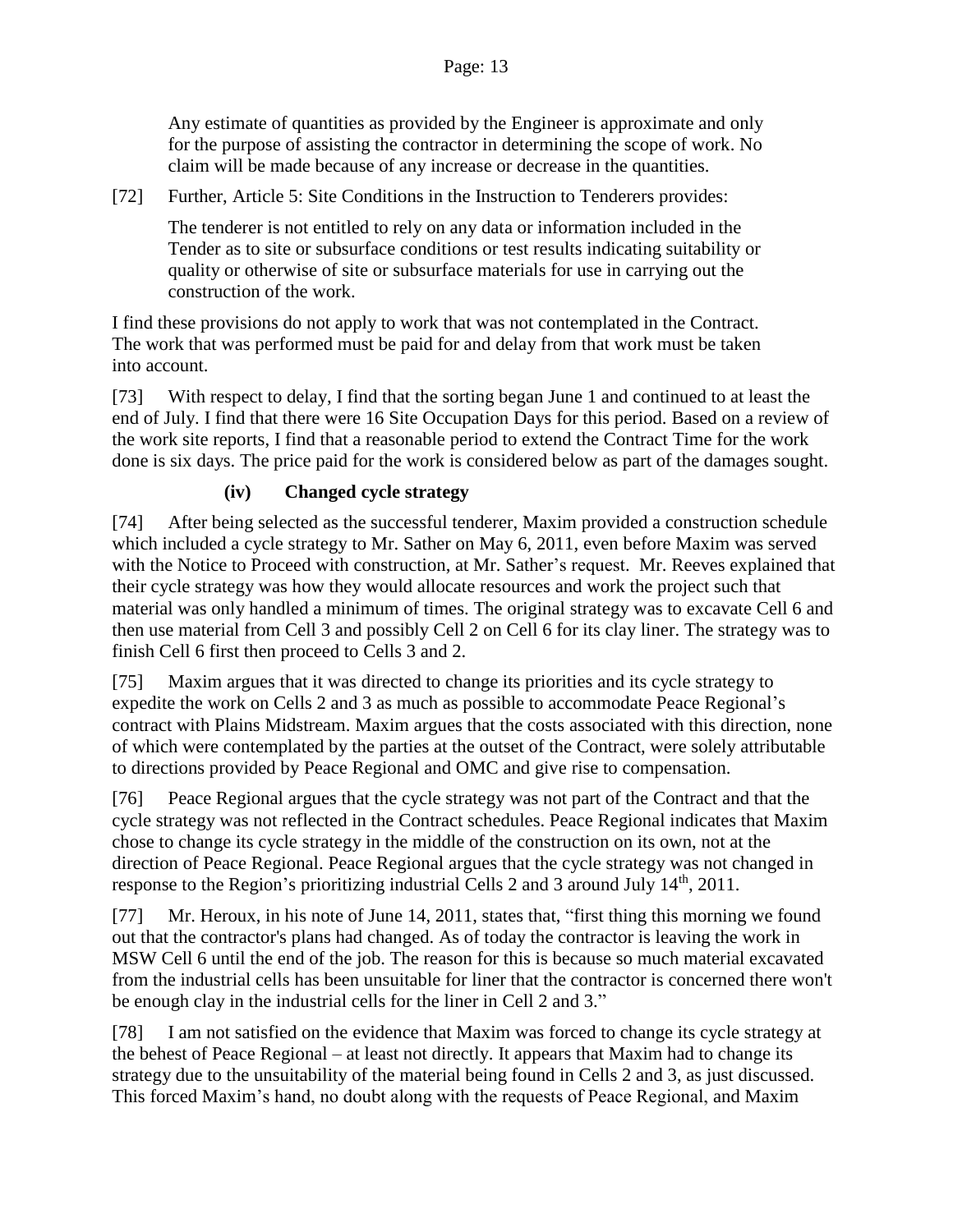made the choice to change its cycle strategy. As discussed above, Maxim will receive some Contract Time arising from sorting unsuitable material load-by-load and damages will be discussed below. This appears to be the root of the change and I am not prepared to provide further time or damages for the changed cycle strategy *per se*.

### **(v) Delays in testing**

[79] Maxim argues that OMC's decision to do its own testing of material caused considerable additional delays in a project that was already behind schedule due to weather. Maxim asserts that OMC had no right under the Contract to reject the test results of JR Paine & Associates ("JR Paine") and insist on its own testing. Specifically, Maxim argues that OMC's conduct as engineer breached its duty of good faith by refusing to recognize that using its own resources to test the gravel was causing significant delays to Maxim and the project. In the end these delays were beyond Maxim's control. Maxim points to GC8, Article 1 that provides that if the contractor is delayed in the performance of the work by an act of the engineer, then the Contract Time shall be extended for such reasonable time as the engineer may decide in consultation with the contractor and the contractor shall be reimbursed for any costs incurred by him as a result of such delay. No agreement was reached, and the delays are compensable by an extension of Contract Time and reimbursement for costs.

[80] Peace Regional argues that the testing conducted was appropriate and that the gravel supplied by Maxim's gravel supplier was the problem and the cause of the delay on the project. OMC was not obliged to accept deviations from the Contract specifications. Further, Peace Regional argues that there is no evidence to prove that even if another firm would have tested the gravel that the turn around time or the test results would have been any different. If the turn around time was a delaying event, then Maxim should have given notice under the Contract but Maxim did not do so. The Contract did not expressly provide the turn around time for testing and Maxim never provided notice of this alleged cause of delay.

[81] Section 01400, of the Contract, Quality Control, provides that "testing shall be carried out by an independent inspection firm appointed by the Engineer". OMC interpreted that to mean it could appoint itself and do the testing. It chose to do so at its facilities in Edmonton.

[82] Mr. Reeves testified that the same rain that made it impossible to work was affecting their subcontractor's inventory. Rain on large piles of rock necessarily changes the composition of the pile by washing away the "fines" to the bottom. Given the already lengthy delays from weather, Maxim was seeking short turnaround time on the testing of the granular material and seeking the use of the local testing firm of JR Paine. In fact, Mr. Sather testified the method of testing was standardized such that JR Paine and OMC should have arrived at the same result.

[83] The question then is whether there was a delay by using OMC in Edmonton and whether notice of the delay and claim was given by Maxim.

[84] I do not have a lot of evidence with respect to the effect of the delays, although I am satisfied that there were delays. I have a May 13th email attaching a report from JR Paine indicating their turnaround can be within one day. The sample was dropped off May 12 and the results were available May 13. Likewise, a sample provided June 13 seems to have been processed within 24 hours. Mr. Reeves' evidence is that JR Paine indicated it could turnaround the testing in 24 hours.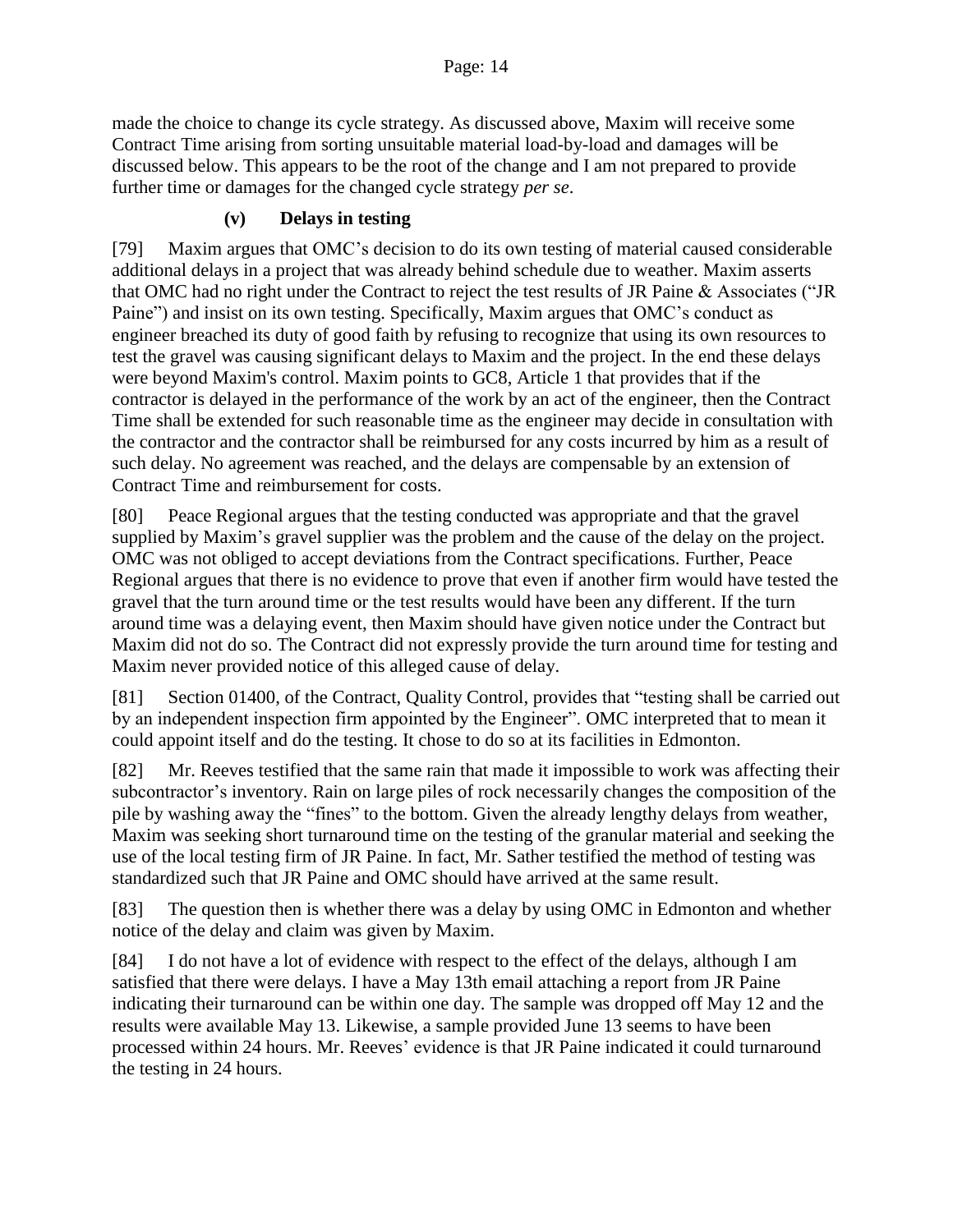[85] The evidence is that the samples were sent to OMC's Edmonton office on a Greyhound Bus. Mr. Sather testified that the turnaround time was "3-4 days". A sample dropped off on August 17th, 2011 was not completed until August  $22<sup>nd</sup>$  (five days) through OMC's testing process. A sample taken September 7 was not processed until September 13 (six days). However, I do note another sample taken by OMC on August 25th was processed by the next day. Nonetheless, it is patently obvious that there was delay due to OMC using its Edmonton facility.

[86] With respect to notice on this issue, in an August 24 email to Mr. Sather, Mr. Reeves raised concerns with respect to OMC doing testing and the consequential delays to the project. On August 30 he again raised the concern indicating that JR Paine was local and could run the tests right away. On that occasion he asked if OMC was going to do the testing how fast could the turn around be. Mr. Sather's response was that the turn around time would be three to four days subject to a courier's delivery time. I find that Peace Regional had notice and that there were delays attributable to the use of OMC processing the sample testing from its lab in Edmonton.

[87] The delay caused by the decision to test from Edmonton is difficult to quantify. The one concrete example was where concerns of quality were raised on a Saturday (October 22) and testing results were not available until the Wednesday (four days). While alternate sources of gravel were sourced to avoid losing three days of production, there was delay that needs to be compensated. In addition to this example, I find that there were other times where delay occurred. I note there are at least two other samples of testing out of Edmonton. I find that a reasonable extension to Contract Time for the delay in testing is six days.

### **Maxim Delays**

[88] Peace Regional argues that in addition to the delays that are asserted by Maxim, I must consider whether any of the delays are as a result of Maxim's conduct and breaches.

[89] Peace Regional argues that Maxim's gravel supplier was a source of delay as discussed above. In addition, Peace Regional argues that Maxim had deficient resources dedicated to the job including incompetent crew members, malfunctioning machinery, and scheduling problems. They point to concerns reported on OMC's daily progress reports. Peace Regional argues that all of the above problems and issues were Maxim's sole responsibility and they caused or at the very least contributed to the delay on the project. Peace Regional argues that the timing of many of these occurrences overlap with the events that make up Maxim's delay claims against Peace Regional.

[90] Maxim submits that Peace Regional's argument that there were concurrent delays attributable to Maxim should be precluded either for the purpose of assessment of damages or apportionment. Maxim argues that on a substantive analysis of these arguments they are not made out. The evidence is weak. The authors of the records on which those arguments were made were not called to give evidence and any evidence is an example of hearsay or double hearsay. Second, employee turnover is a regular occurrence in every industry, and it was not shown to result in a loss of productivity overall. Third, the reference to equipment and scrapers breaking down is misplaced in any event as the equipment was brought in specially to deal with the topsoil berms and was ultimately kept on the site to expedite the work at Peace Regional's request. Finally, in a general sense, equipment breaks down from time to time and it is also an anticipated and expected commercial reality factored into every job.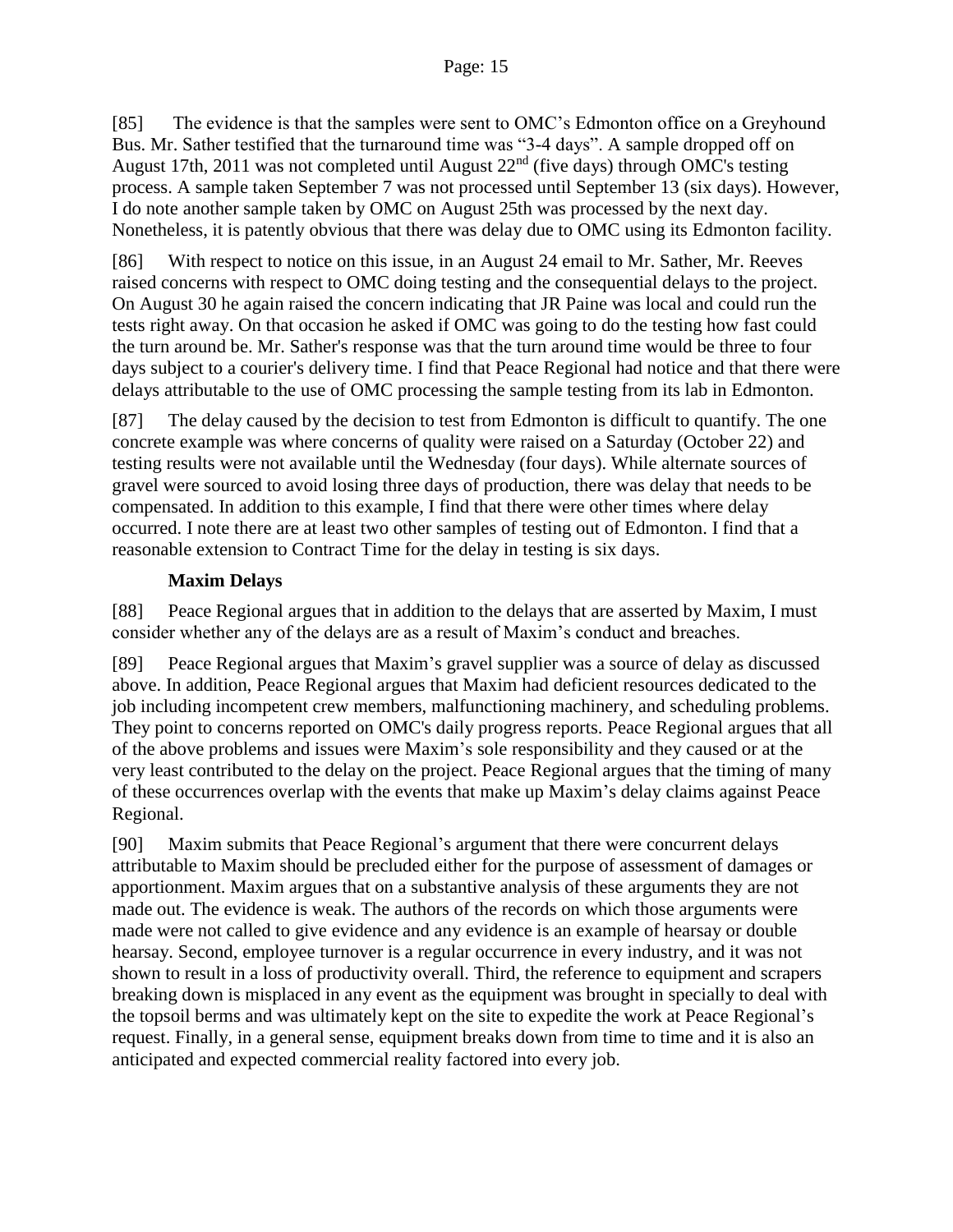[91] My trial notes indicate that there were attempts by counsel for Peace Regional to raise issues of delay by Maxim. For example, Mr. Reeves was cross examined on Mr. Richard's notes that a 627 scraper broke down. When asked if this resulted in a delay, Mr. Reeves testified there was no impact on the production schedule. When asked about the note that there were delays from a packer not being able to work in high gear, he admitted yes but noted this was because the packer cannot work in high gear when it is working in mud. He notes the cause of the delay was therefore the rain. Overall, this cross examination did not produce any evidence that Maxim and its resources were the cause of delay.

[92] Mr. Heroux's notes also mention times when, in his opinion, there were delay issues related to Maxim's equipment and manpower. These notes were not put to Mr. Reeves in the same detail as Mr. Richard's notes. I find that these notes are all hearsay as the report writer was not called nor could the comments be cross examined on any of the alleged issues. I recognize that these notes might arguably be a business record exception to hearsay as they were done in the usual course of a construction project, but I find that many of the comments are subjective and would still have been usefully cross examined on.

[93] I find that Peace Regional has not proven that Maxim's resourcing on the project (equipment and manpower) was a cause of the delays on the project.

### **Cell 6 completion**

[94] Peace Regional also argues that Maxim is the reason why Cell 6 construction was abandoned until 2012. I disagree. The delay was largely caused by the weather and the fact that construction was pushed into the shorter days of the fall. As construction progressed it became less likely that Maxim was going to be able to complete both Cells 2 and 3 and Cell 6 before the winter season and freezing temperatures. Peace Regional acknowledges that it directed Maxim to focus on completing Cells 2 and 3.

[95] The evidence establishes that on October 26, 2011, Maxim sought confirmation it could delay Cell 6 construction and that it would not suffer any cost penalties as a result. Maxim noted it was prepared to finish Cell 6 (or attempt to) if that was the direction by Peace Regional. On November 7th, 2011, Peace Regional confirmed its agreement that continuing construction of Cell 6 was no longer viable. However, Peace Regional expressly stated there would be no change to the schedule related to Contract Time. I find that the period between the end of the construction season in 2011 and the start of the season in 2012 was a winter break that is properly considered a weather delay for Contract Time calculation purposes. Otherwise, both site occupancy days and Contract Time were unchanged.

### **Conclusions on delay**

[96] In conclusion, I find that there was delay which should have been compensated with a reasonable extension of Contract Time including with respect to the berms, the weather, the unsuitable material, and the choice by OMC to test material out of Edmonton. I will address the extension of the Contract Time below and deal with any damages that may arise.

### **Extension of Time and Damages**

[97] Given the assessment of the delay above I must now calculate the Contract Time, the Site Occupation Days and the amount of any damages proven.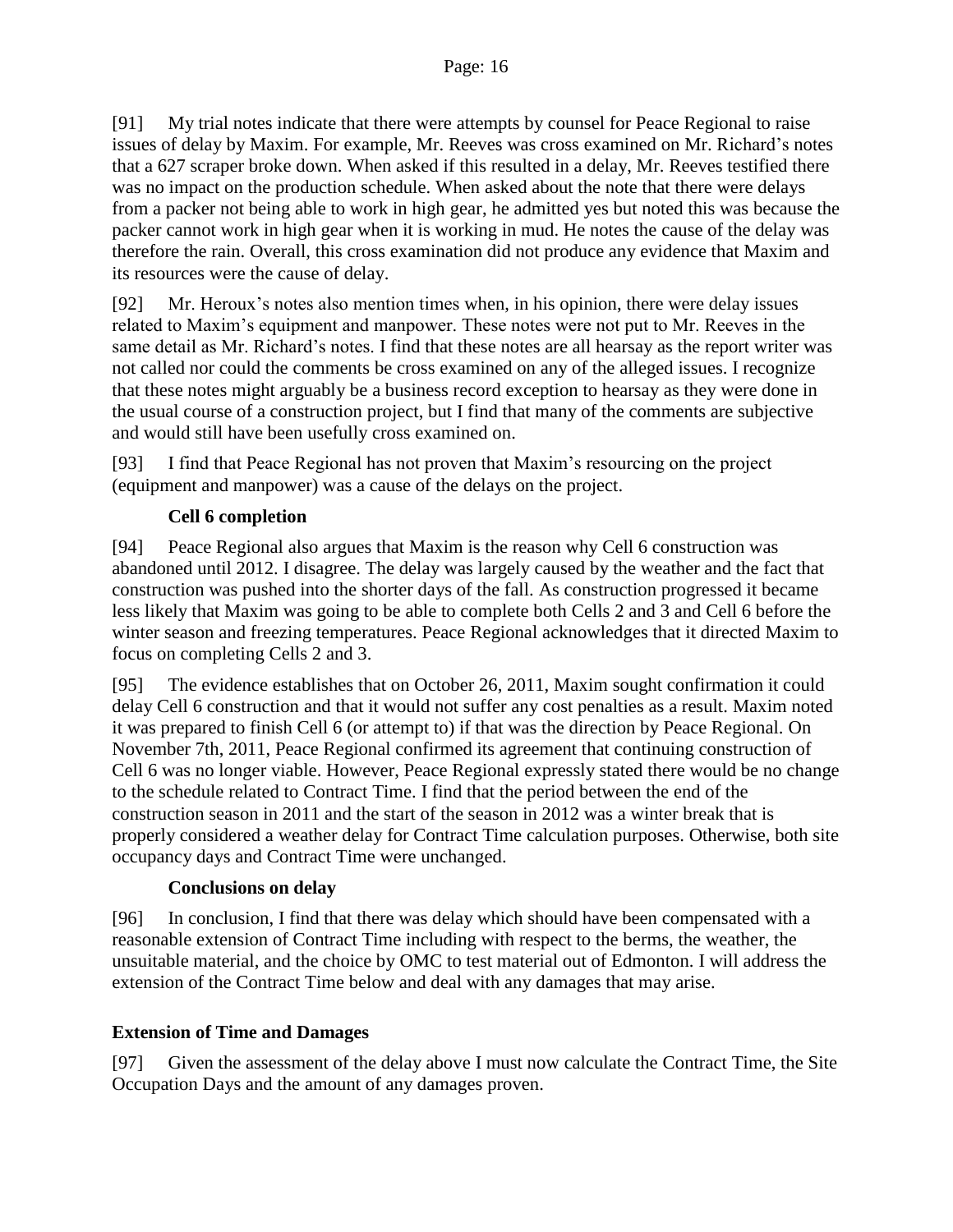#### **Contract Time**

[98] Maxim argues that "Site Occupancy" and "Contract Time" cannot be distinct concepts under the Contract as page three of the Tender Form made "Contract Time" subject to SGC5, which is "Duration of Work and Site Occupancy". However, Maxim also notes that the closing provision of SGC5 provides that SGC5 "in no way negates or mitigates the conditions of GC8 Delays...or SGC4 Late Completion". Maxim argues that accordingly, the "reasonable time" and "mutual decision" required under GC8, Article 3.00, informs all of SGC5, and affects all of Contract Time, Site Occupancy, and the price. On a common sense, whole contract basis, Maxim argues that Site Occupancy and Contract Time are therefore linked.

[99] While there is some logic in that analysis, I do not find that it changes the clear provisions in the Contract. In the Contract before me there are several provisions relating to the question of time and delay. Specifically, there is "Contract Time" and "Site Occupation Days". While it is sometimes hard to distinguish between them because they are both connected to the concept of time and are affected by delay, they are different concepts, calculated differently with different consequences under the Contract. They cannot be conflated.

[100] Nonetheless, Contract Time is troubling in this Contract because in the Tender Forms the Contract Time dates were set from May 15th, 2011, to August 31<sup>st</sup>, 2011. These dates were nonnegotiable and the tenderers could not modify them. When the process did allow for the tenderers to bid Site Occupation Days this became problematic because of the Contract Time. Case in point, when Maxim bid with Site Occupation Days of 113 days the nature of time meant that even if they made the Site Occupation Days they would be offside the stated Contract Time because May 15th to August 31st is only 109 days.

[101] This is what happens when a contract is cobbled together. Mr. Sather testified that he chose May 15 as a realistic time that the construction site would be ready for construction and he chose August 31 to allow some time post-construction so the owner could finish up work before winter. He decided 108 days was reasonable.

[102] Does this mean that when Peace Regional accepted a bid with 113 Site Occupation Days that it also accepted an extension of the non-negotiable Contract Time? I find that it must have as this is the only commercially viable interpretation of the Contract. Time is time. If Peace Regional was prepared to accept 113 Site Occupation Days, it must also have accepted the Contract Time would be extended four more days. There is no evidence that Maxim was asked to reduce its Site Occupation Days to 109.

[103] In addition to the extension due to the Site Occupation Days bid as found above, GC8, Article 3.00 states:

If the Contractor is delayed in the performance of the Work by… any cause of any kind whatsoever beyond the Contractors' control, then the Contract Time shall be extended for such reasonable time as may be mutually decided by the Engineer and Contractor, but in *no case shall* the extension of time *be less than the time lost* as the result of the event causing the delay, unless such shorter extension of time be agreed to by the Contractor.

#### [*emphasis added*]

[104] As found above the berms, the weather, the unsuitable materials, and the delays in testing were beyond the control of the Contractor and the Contract Time must be extended. In addition,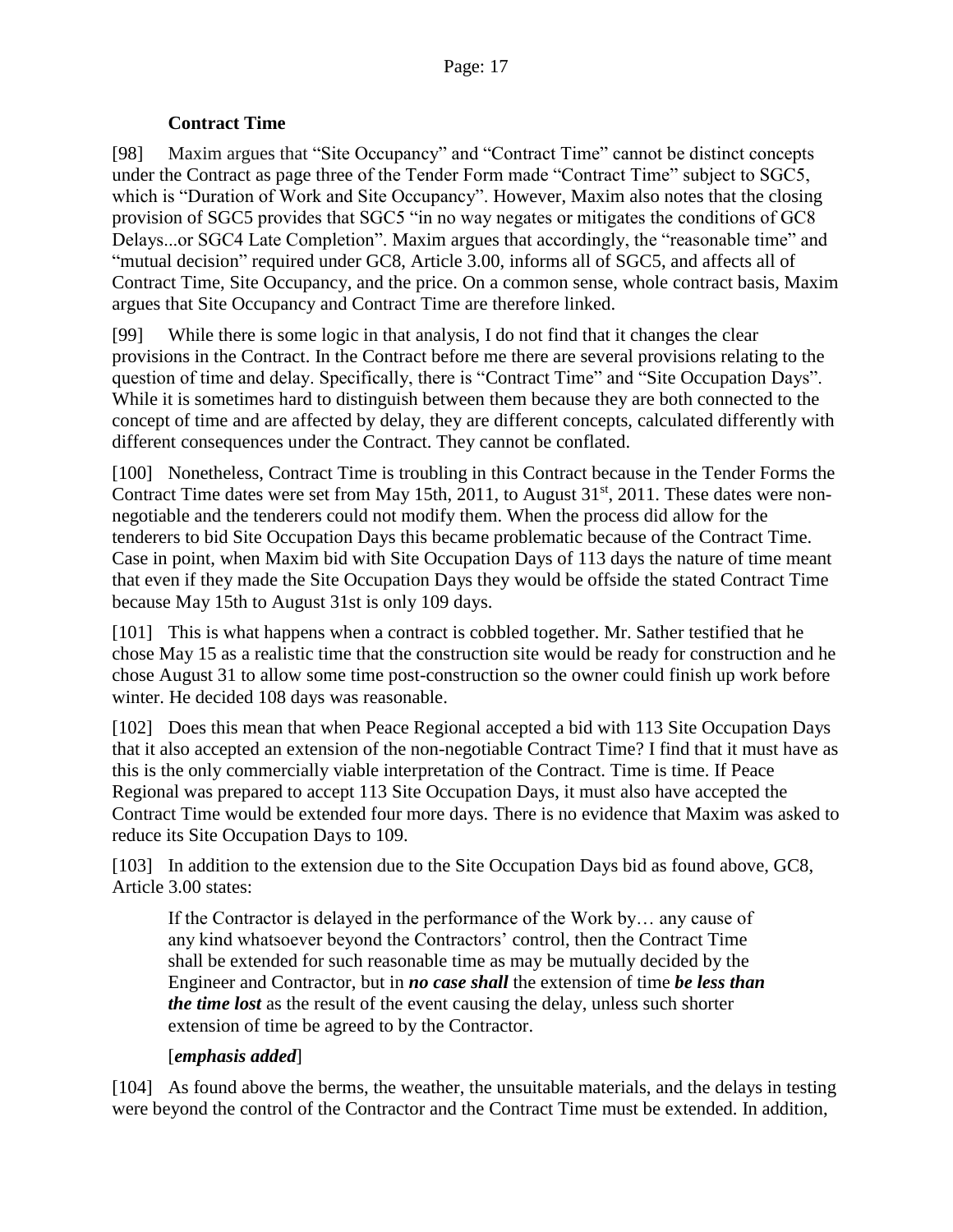as noted above I find that the Contract Time was extended on October 20, 2011, when the parties agreed that Cell 6 would not be completed until 2012. This was mutually decided. Maxim asked that it be extended but noted it was prepared to finish if that was Peace Regional's instructions. Peace Regional agreed to defer the completion to the spring of 2012. Subsequently the parties agreed (through Mr. Sather when he accepted the proposed work schedule) that the Cell 6 work would continue starting May 23, 2012, and Cell 6 was completed June 22, 2012.

[105] I note that the Certificate of Substantial Completion for Cells 2 and 3 was issued November 10, 2011. The Certificate of Substantial Completion for Cell 6 was issued June 22, 2012. The original Contract Time for completion was August 31, 2011. I find that Contract Time is reasonably extended by four days for the site occupation discrepancy discussed above. It is also extended three days for the berms. Rain delay results in a reasonable extension of 59 days for rain and 12 days for drying. Contract Time is reasonably extended six days for unsuitable material sorting and extended six days for testing delay. This is a total extension of 90 days. In addition, the period between November 10, 2011, and May 23, 2012, does not count as it relates to the winter break as agreed to by the parties. I calculate August 31, 2011, to November 10, 2011, as 71 days. Then there is the winter break. The remaining 19 days for Contract Time runs from May 23 to June 11, 2012. Contract Time ended June 11, 2012. As noted above, the work was substantially completed June 22, 2012, being 11 days late.

#### **Site Occupation Days**

[106] Calculation of site occupation is found at SGC5. Site Occupation Days are whole calendar days. Calculation of the days starts with the first calendar day of the first disturbance of the work site. Every calendar day after that counts unless it does not. Assessment of calendar days end when the project reaches substantial performance. The following days do not count as calendar days and are relevant to this action:

- a. When the contractor schedules days off for his workers (to a maximum of eight a month);
- b. When the project is delayed due to weather; and
- c. When the project is shutdown for the winter.

[107] A weather delay is where the contractor works less than half of a normal day because of the weather or the conditions resulting from the weather. Drying or fixing damages caused by the weather also do not count as a calendar day. A normal day is the average of the duration worked in the preceding five uninterrupted working days. Summer days and hours will be longer than fall days and hours.

[108] On Progress Payment Certificate #10, OMC determined that Maxim had taken 118 days of site occupancy to complete the project and therefore deducted \$7,500.00 from the final amount owing to Maxim. Maxim had selected 113 site occupancy days in its bid.

[109] Peace Regional noted that during the project OMC issued site occupancy memos. At trial I heard that, according to Mr. Reeves, Maxim received the site occupancy memos from OMC for the first time July 7, 2011. These memos spanned the preceding seven weeks. Mr. Sather claims Maxim had received copies of these earlier, but there is no written record of these documents being sent to Maxim at its head office, by email or otherwise. There is similarly no record of Maxim receiving these documents at the work site, which Mr. Reeves denied ever happened. For the reasons I stated earlier, I accept Mr. Reeves' evidence over Mr. Sather's.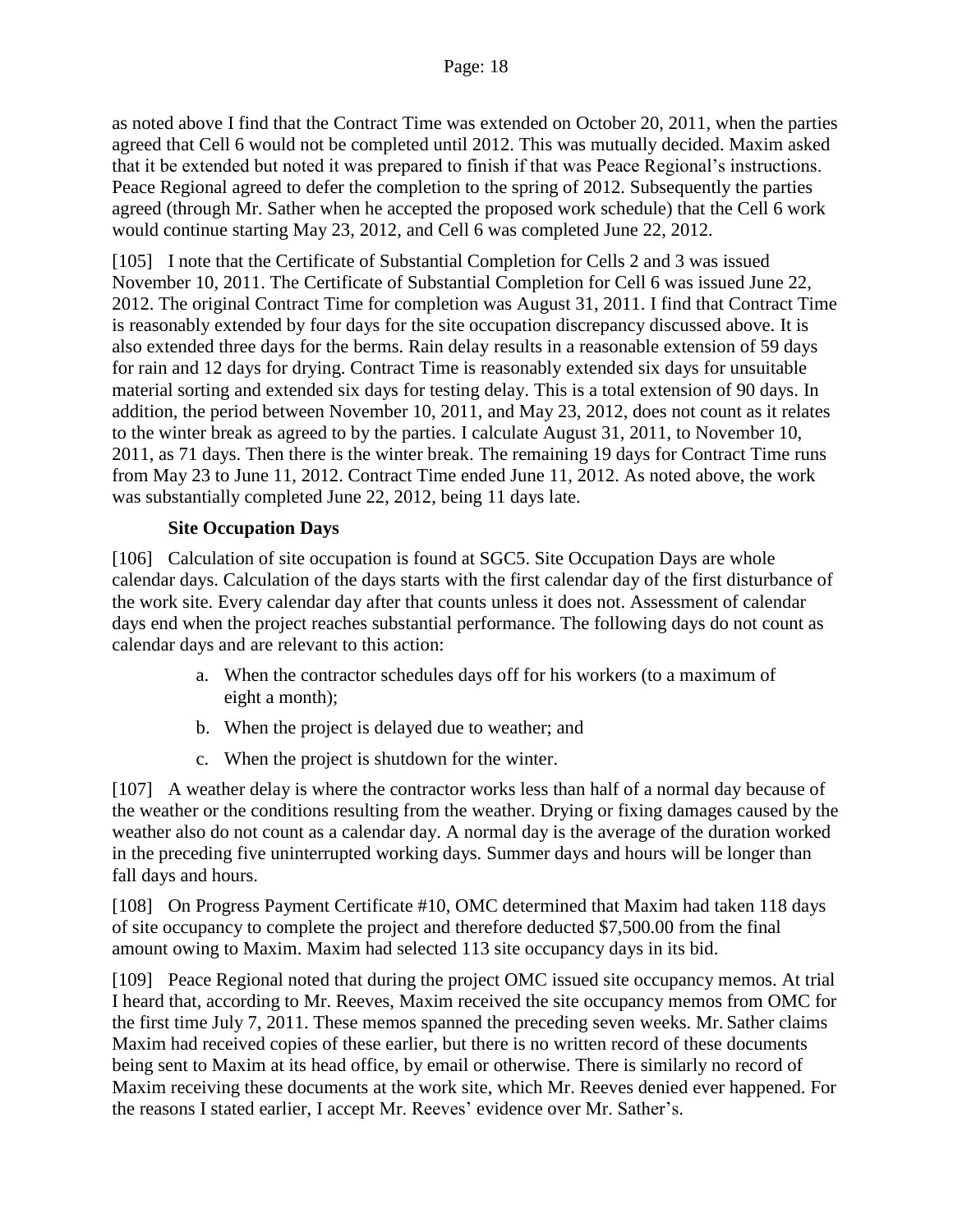[110] The same day the site occupation memo was received, Mr. Reeves sent a fax objecting to OMC's purported calculation of site occupancy. I find that this constitutes full compliance on the Maxim's part with any contractual requirement to provide notice.

[111] I find that Maxim never agreed with OMC's assessment of site occupancy throughout the project. According to Maxim's calculations, it took them 109 days of site occupancy to complete the project. Using the daily site reports and the construction summaries provided by Mr. Sather and Mr. Reeves I have calculated Site Occupation Days to be 107 days; however, for the purpose of determining this issue I will agree with Maxim's calculation of 109 days meaning that rather than being penalized \$7,500 on the final payment, Maxim should have been credited \$6,000.

### **Damages**

[112] The burden of proof is on Maxim to establish damages. In in *Webb v Birkett*, 2011 ABCA 13 the Alberta Court of Appeal noted, at para 62:

As stated by Lord Goddard, CJ in *Bonham-Carter v Hyde Park Hotel* (1948) 64 TLR 177 at 178:

Plaintiffs must understand if they bring actions for damages it is for them to prove their damage; it is not enough to write down the particulars, and, so to speak, throw them at the head of the court, saying: "This is what I have lost, I ask you to give me these damages". They have to prove it.

## **i. Production losses & original tender profit losses**

[113] Maxim seeks production losses of \$354,752.12 and original tender profit losses of \$217,557.64. The production loss claim is based on Maxim's expected tender costs versus the actual costs to arrive at the production losses. The profit loss claim includes profits expected on Maxim's original. The figure is directly from Maxim's project management costing program and Maxim's expectation at the tender stage as to what profit it would earn.

[114] While I accept that Maxim had production losses and did not make the anticipated profit on this project, I am not satisfied that these damages flow from the contract damages claims I have accepted. I note that profit was part of the tender process – i.e. it was expected if the unit price was paid, there would be a profit. The profit was never intended to be a cost plus profit calculation. The weather delays had a lot of impact on all parties but were not the exclusive responsibility of anyone. It is expected that there would be negative consequences for both parties arising from the extraordinary rains and delays. I am not prepared to award damages for production losses or lost profit on the basis proposed as it is undoubtedly largely from the adverse weather.

# **ii. Equipment costs during rain and drying days**

[115] Maxim claims that due to the location and nature of the project, Maxim was unable to undertake any other work during the significant rain delays and drying days. Maxim asserts that at the instruction of Peace Regional and OMC, Maxim kept crews and equipment ready and able to perform work on the project throughout the periods of inclement weather.

[116] I again find that damages for the rain delay, *per se*, are not the responsibility of Peace Regional. With respect to equipment being "trapped" on site, it is undoubtedly true that equipment sat idle. The rain caused that. The fact that the location was remote and made it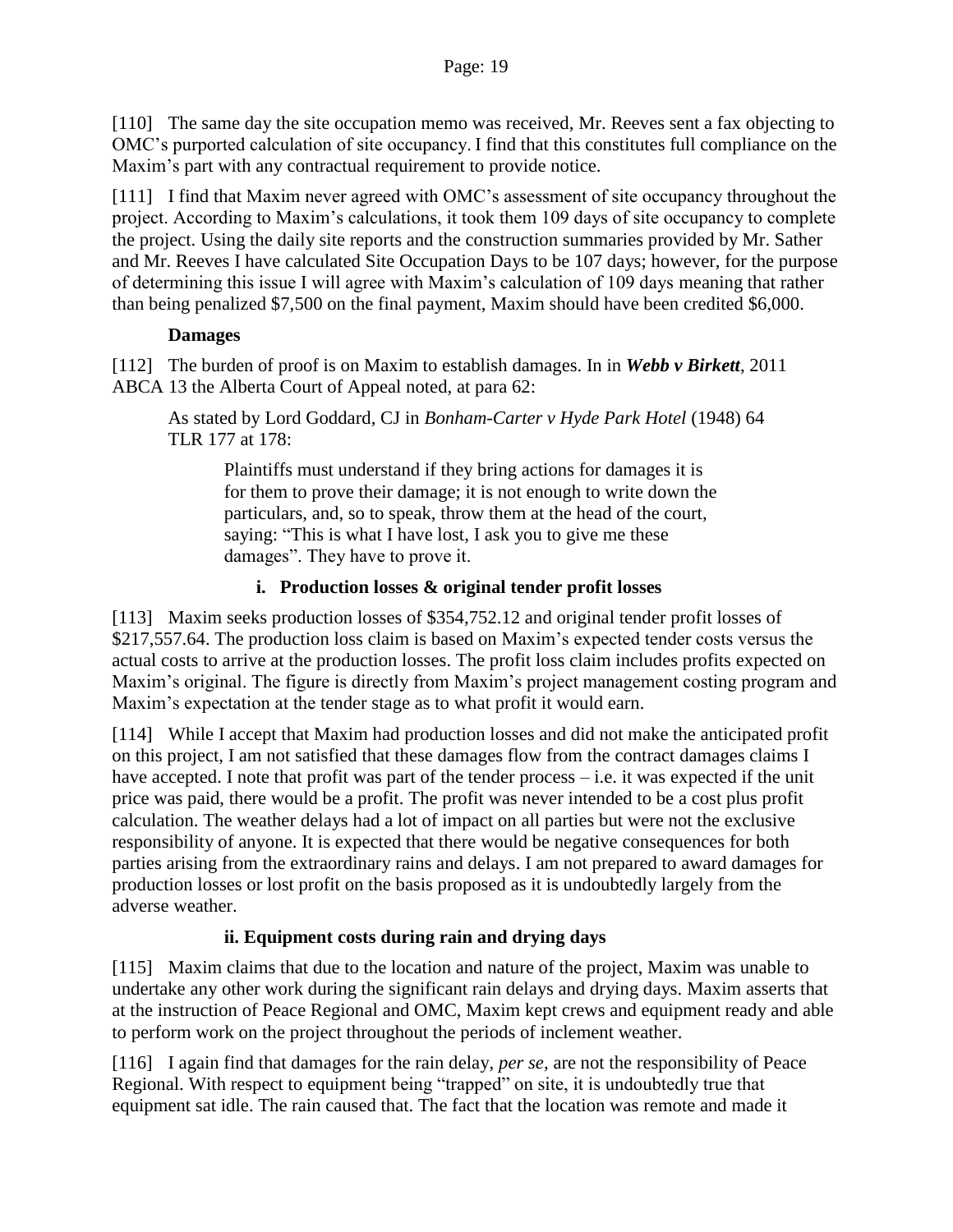impossible to use the equipment for other purposes was no doubt part of the compensation bargained at the beginning of the project. All parties knew there would be rain, it was the quantity that was surprising.

[117] That said, on days spent drying and de-mudding, the equipment was being used for purposes not anticipated in the Contract. As provided in GC2, the third sub-section 2.05, "It is not intended that the Contractor shall provide any work not covered or properly inferable from any of the contract documents". Where the Contractor provided such work, it is entitled to be paid for it. I have no difficulty in finding that Mr. Sather and the on-site superintendent ordered the de-mudding and clean-up as part of the general push to get the project completed in spite of the torrential rains. Peace Regional is responsible for this cost.

[118] However, the evidence I have on this point is difficult to extract. The evidence I have is the cost of having the equipment sit idle each rain day – and I am not providing damages for that. The "drying days" some equipment was used but I cannot tell if that was to accomplish some work or was purely for de-mudding. I also have numbers for a generator, fuel, and a pump and hose. I did hear evidence that they were used for de-watering and do award damages for those items totalling \$4,986.10.

#### **iii. Additional project management & administration costs from rain delays**

[119] Mr. Reeves testified that there were additional project management and administration costs due to the management of the rain delays. I am prepared to accept these come from the management and administration of de-watering, de-mudding and being on standby such that they are not the usual cost of a rain day during an unremarkable project season. Maxim claims \$25,000 for Project Management and \$12,000 for administration costs being 200 hours for each. Exhibit 7, Tab A-5 outlines the calculations. I accept that these are reasonable in the circumstances.

#### **iv. Rain de-mudding and standby costs**

[120] Maxim claims that these items represent additional costs that could not have been anticipated and were incurred by Maxim due to rain delays. Maxim had to rent additional water pumps throughout the duration of the project in addition to using its own. The rain delays also created additional challenges with the site conditions and required Maxim to work into late October/early November, which could not have been reasonably anticipated. As a result, Maxim incurred additional costs to bring in or rent additional equipment. These costs represent overages that were not included in the bid price. The claimed costs include a Water Pump for \$2,884.00, an 815 Packer for \$23,000.00, Light Plants and Fuel for \$3,878.30, a Cat Dozer and Operator for \$8,332.50 and a Rock Truck for \$12,194.15.

[121] As with the production losses and profit losses discussed above, I find that the rain delay was a shared risk. The fact that these costs were not anticipated does not make them claimable. No one anticipated monsoon rains. Likewise, the need to extend the work into the fall is not something that can be claimed. That result was due to the rain. The losses incurred because of the delay *per se* are not recoverable. I am however prepared to give costs for the extraordinary expenses related to the delay including the water pump and the 815 Packer which was discussed between the parties and was sought at the request of Peace Regional for a total of \$25,884.00.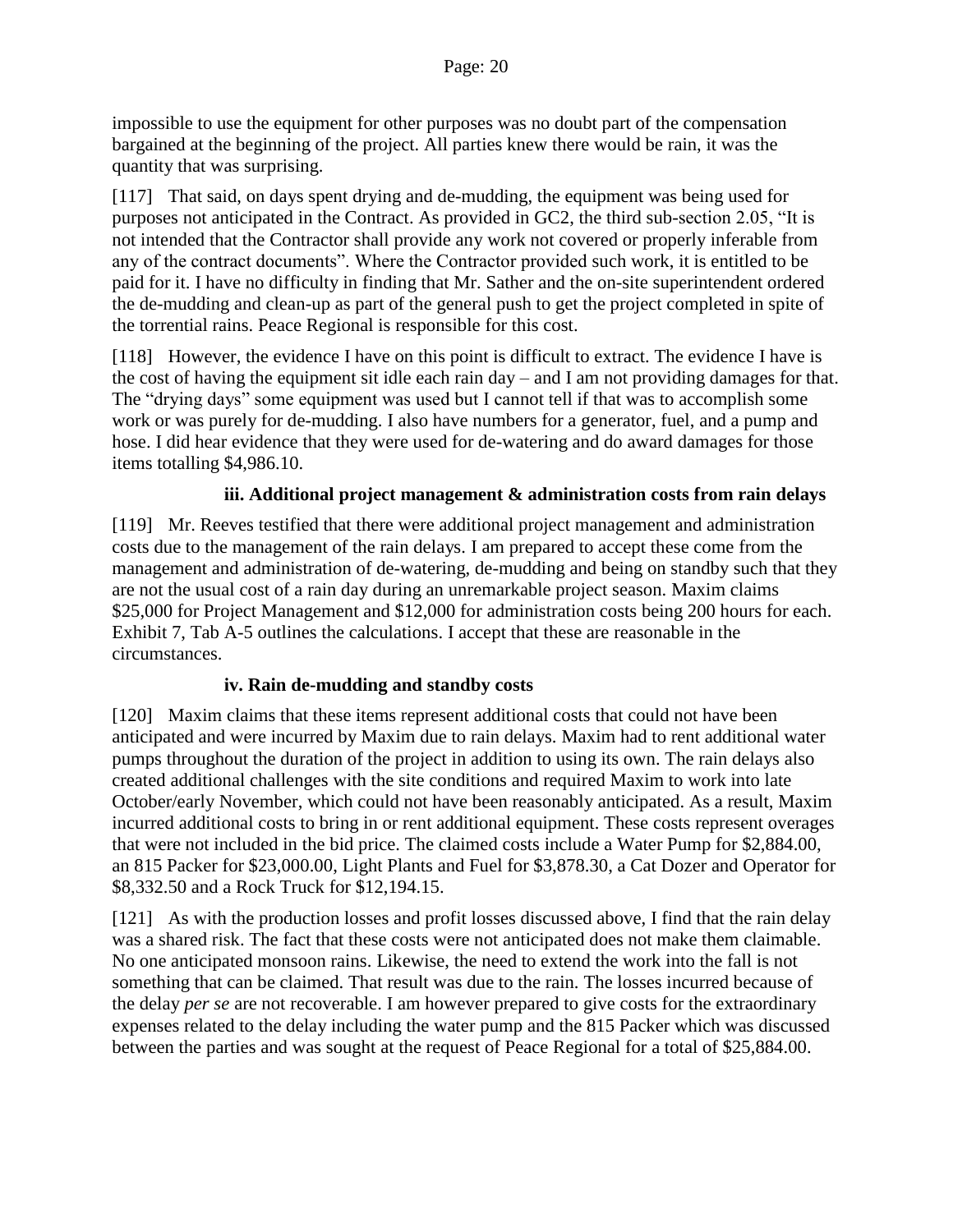### **v. Liner supplier additional weather delay charges**

[122] Maxim claims \$29,062.50 for the amounts it paid to WTL to be on standby while waiting for the rain to end and the area to dry. Peace Regional argues that this is a coordination issue for which Maxim is solely responsible under General Requirements, Division 1, Section 01040. While this may be in the usual course (and I am not certain it is) in these particular circumstances the need to keep WTL on standby was necessitated by Peace Regional's insistence (through Mr. Sather) that the cells be finished as soon as possible. The evidence established that, had WTL not been guaranteed this standby amount, they would have gone to different job sites and there was no guarantee when they would become available again. I find that these expenses were incurred at Peace Regional's insistence and direction and they are payable in the amount of \$29,062.50.

### **vi. Liner supplier restocking for material overages**

[123] In addition to the standby charges for WTL, Maxim claims \$1,618.96 as the supplier was unwilling to pay its employees to wait at a site being unproductive when there was other work they could do and material overages was part of the agreement to have them standby as long as there were invoices supporting this figure. I find these are payable for the same reason as the standby charge.

### **vii. Tire repairs from scrap buried in Cells 2 and 3**

[124] Maxim claims costs of \$7,274.92 for tire repairs on its rock trucks. Maxim was not expecting to run into steel material or waste buried just below the surface and as a result, the sides of the tires on its rock trucks were sliced and had to be repaired. Maxim claims these costs were incurred due to the inaccuracy of OMC's Geotech/bore hole reports.

[125] I am not prepared to award these damages. There was little evidence on this issue and it is not obvious to me that such material would not be found buried at a waste site. I also accept Peace Regional's argument that these costs are included in the unit rates charged – having to replace tires is part of doing business.

### **viii. Additional leachate material upcharge due to testing delays**

[126] Maxim claims \$4,308.40 arising from the delays in waiting for leachate test results due to OMC's refusal to use the nearby services of JR Paine. Maxim managed to bring in a small amount of material from another supplier to keep the project moving while waiting for test results from OMC. This figure simply represents the difference in cost for this product, which was an additional \$2.00/tonne.

[127] While I found delay as a result of the testing delay, it was Maxim's choice to try to source elsewhere for the leachate material. I am not prepared to award these damages.

# **ix. Additional living out allowance for fall 2011**

[128] Maxim claims \$14,850 representing the additional living out allowance ("LOA") costs incurred by Maxim due to delays in the project, which resulted in having to work shortened days in the fall of 2011. By November of 2011, the site was receiving just over eight hours of daylight as opposed to the 17 hours it was receiving in June of 2011. Based on Maxim's calculations, it took an additional 33 days to complete the same work due to the shortened days. The figure of \$14,850.00 was derived by multiplying 33 days by the tender price for the LOA for a crew of four, which was \$450/day.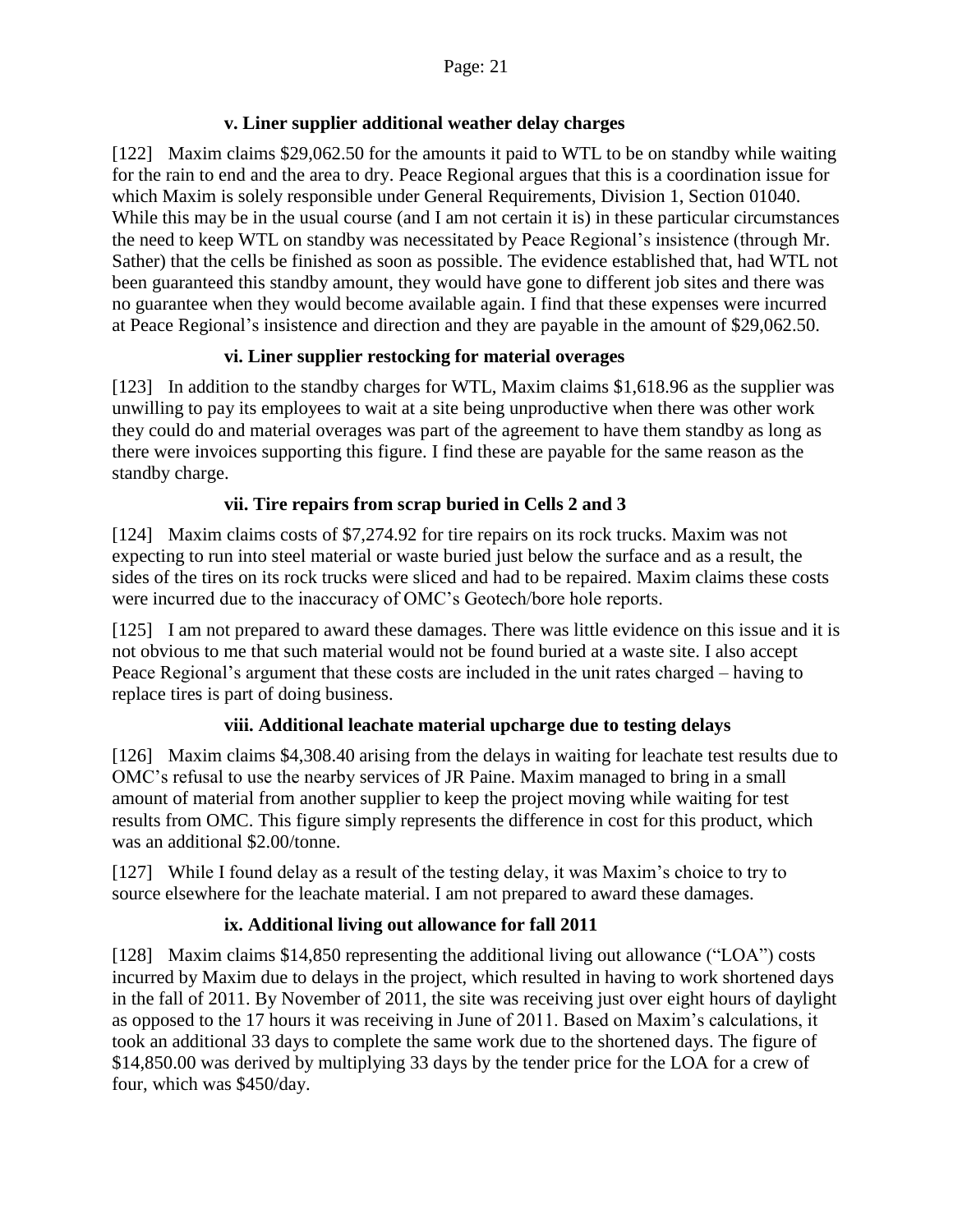[129] I am not prepared to award these damages. The bulk of the delay was due to rain. The burden of that falls on both parties and Maxim cannot be compensated for this loss.

### **x. Additional living out allowance for spring 2012**

[130] Maxim claims \$28,191.58 representing the additional LOA from start to finish for crews on site to complete Cell 6 in the spring of 2012 using the LOA tender price and multiplying it by the number of days. For the reason above relating to the fall of 2011, I am similarly not prepared to award these damages.

#### **xi. Mobilization/De-Mobilization of 815 Equipment for spring 2012**

[131] Maxim claims \$5000 in additional costs incurred by Maxim for the mobilization and demobilization costs for 815 packer and additional equipment that was brought to site for completion of Cell 6 in spring of 2012. Again, this is a consequence of the rain delay and is not recoverable.

#### **xii. Site administration costs overruns to finish Cell 6**

[132] Maxim claims \$51,000 for site administration overrun costs to finish Cell 6. As with the above costs this relates to the rain delay and is not recoverable.

### **Back Charges**

[133] Peace Regional's view is that Article 2.2 of the Contract provides that Maxim is liable to pay liquidated damages to Peace Regional for every day that the work remained incomplete beyond the Contract Time. This is further described by SGC4:

Should the Contractor fail to meet the completion date given, the Owner shall be entitled to make deductions from payments due the Contractor as compensation for costs incurred by the Owner beyond the completion date. Such costs shall include but are not necessarily limited to, administration, bookkeeping and engineering costs. The completion date shall be as noted in the Agreement unless the Owner has agreed, in writing, to an extension of time for completion.

[134] Peace Regional argues that Maxim failed to complete the Contract within the Contract Time as determined in accordance with GC8. Peace Regional has claimed a number of different heads of deductions against Maxim for its delayed completion including for engineering services, double handling of waste, and frost protection.

[135] OMC deducted the following amounts from monies owed to Maxim based on SGC4, on the assumption that the Contract Time expired on October 20, 2011:

Engineering Services Oct 21 to Nov 10, 2011 - \$50,175.10

Engineering Services May 14 to June 22, 2012 - \$91,348.36

Double Handling of Waste (as per PRWMC costs) - \$133,690.00

Frost Protection for 2011 constructed clay liner - \$24,148.60

Total Deductions for Cost Incurred - \$299,362.06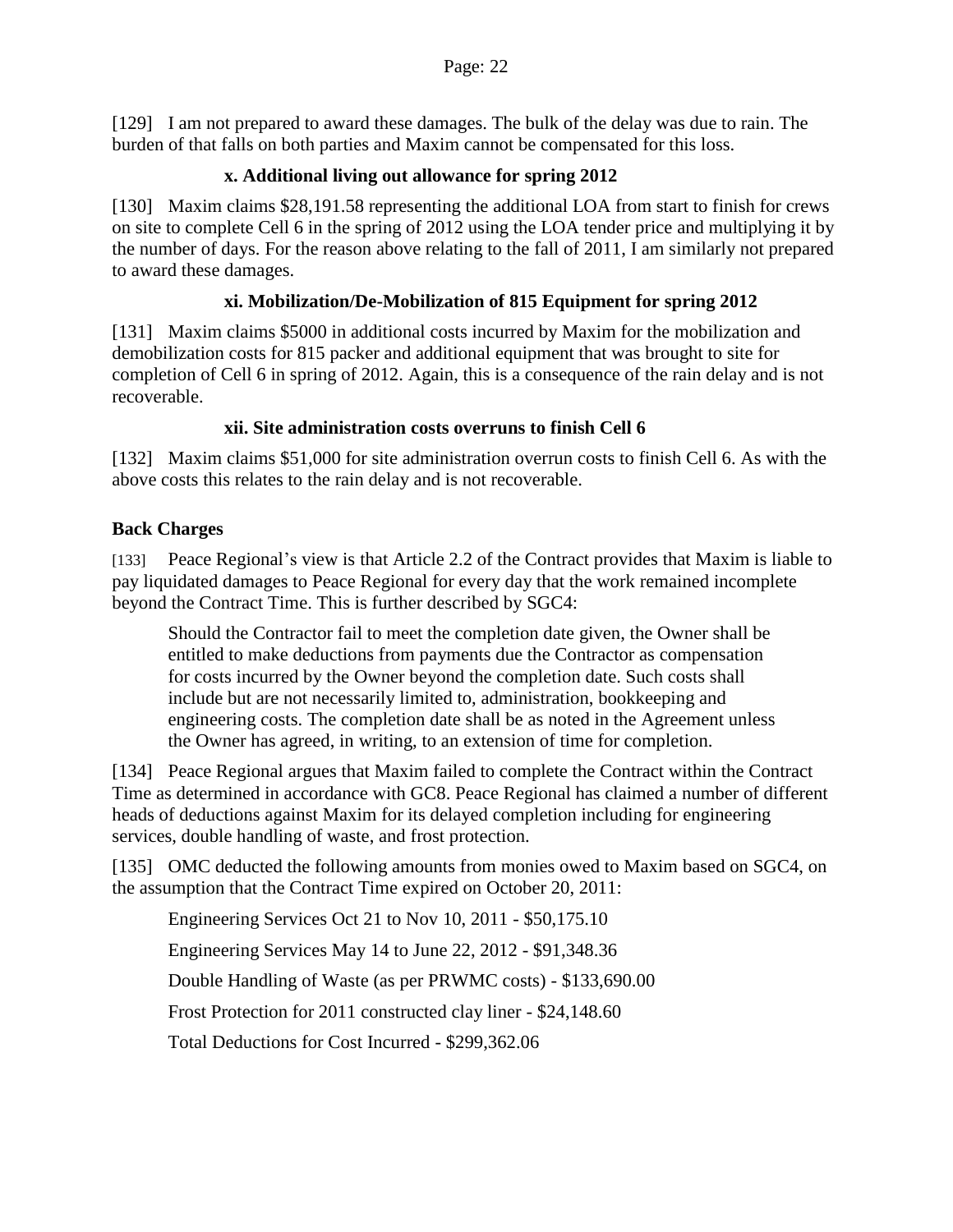#### **Engineering services**

[136] The deductions for engineering services refer to the OMC professional consulting fees charged by Peace Regional after October 20, 2011. My concern with respect to these charges is that many of the engineering charges after the Contract Time would have been charges that would have been incurred in any event. The Contract does provide that Peace Regional is "entitled to make deductions from payments due the Contractor as compensation for costs incurred by the Owner beyond the completion date". Does this mean all costs or damages, i.e., costs in excess of what would have been incurred if the Contract was performed on a timely basis? For example, the engineering required to get the government approval was engineering that was going to be dealt with whether the Contract was finished on time or not. I see no adjustment being made for this in the back charges. Interpreting this provision in its ordinary, commercially cognizant meaning, it must mean that the costs reference that cost otherwise not payable if the Contract was performed on time.

[137] As I have found that the Contract Time expired June11, 2012, only engineering services from June 12, 2012, to June 22, 2012, are recoverable. Further it is only services that were incurred because the Contract Time was exceeded.

[138] Maxim argues that OMC's extra engineering costs for Cell 6 were within the original budget for that Cell and so no damages have been established. I have gone through OMC's invoices to Peace Regional in detail and based on a Contract Time expiry of June 11, 2012, I find that there were engineering services costs incurred because of the delay in completion. I find that damages for costs incurred past the Contract Time are \$17,625 exclusive of GST, not the \$91,348.36 claimed.

#### **Double handling of waste**

[139] The charges for the double handling of waste referred to the industrial waste that had to be stockpiled in November because the industrial cells were not complete rather than being placed in cells upon arrival as is typical. The waste had to be stockpiled on a temporary basis on a biodegradable pad and then was hauled into the industrial cells once they reached substantial completion. This work was tracked via multiple invoices and transaction reports.

[140] OMC's budgetary information disclosed that OMC was overbudget to October 20, 2011, by almost \$60,000, which Mr. Sather confirmed at trial was attributable to the same rain that had affected Maxim.

[141] Peace Regionals double handling of material that was accepted knowing rain had delayed their ability to receive it, was self-inflicted harm.

[142] These are damages arising from rain delay. It is not the responsibility of Maxim. Both parties bear the burden of the monsoon rains. This is Peace Regional's burden.

#### **Frost protection**

[143] Maxim was back charged a total of \$32,745.60 for its "refusal" to place straw on the partially completed liner for Cell 6. Peace Regional argues that Maxim had a specific obligation to protect the liner from the winter elements and failed to meet this responsibility even though it was repeatedly informed of this requirement. Maxim informed OMC on November  $18<sup>th</sup>$ , 2011, that laying down straw to protect the clay liner in Cell 6 was, in its professional opinion, unnecessary and that it would simply rework or replace the clay liner in the spring. However, on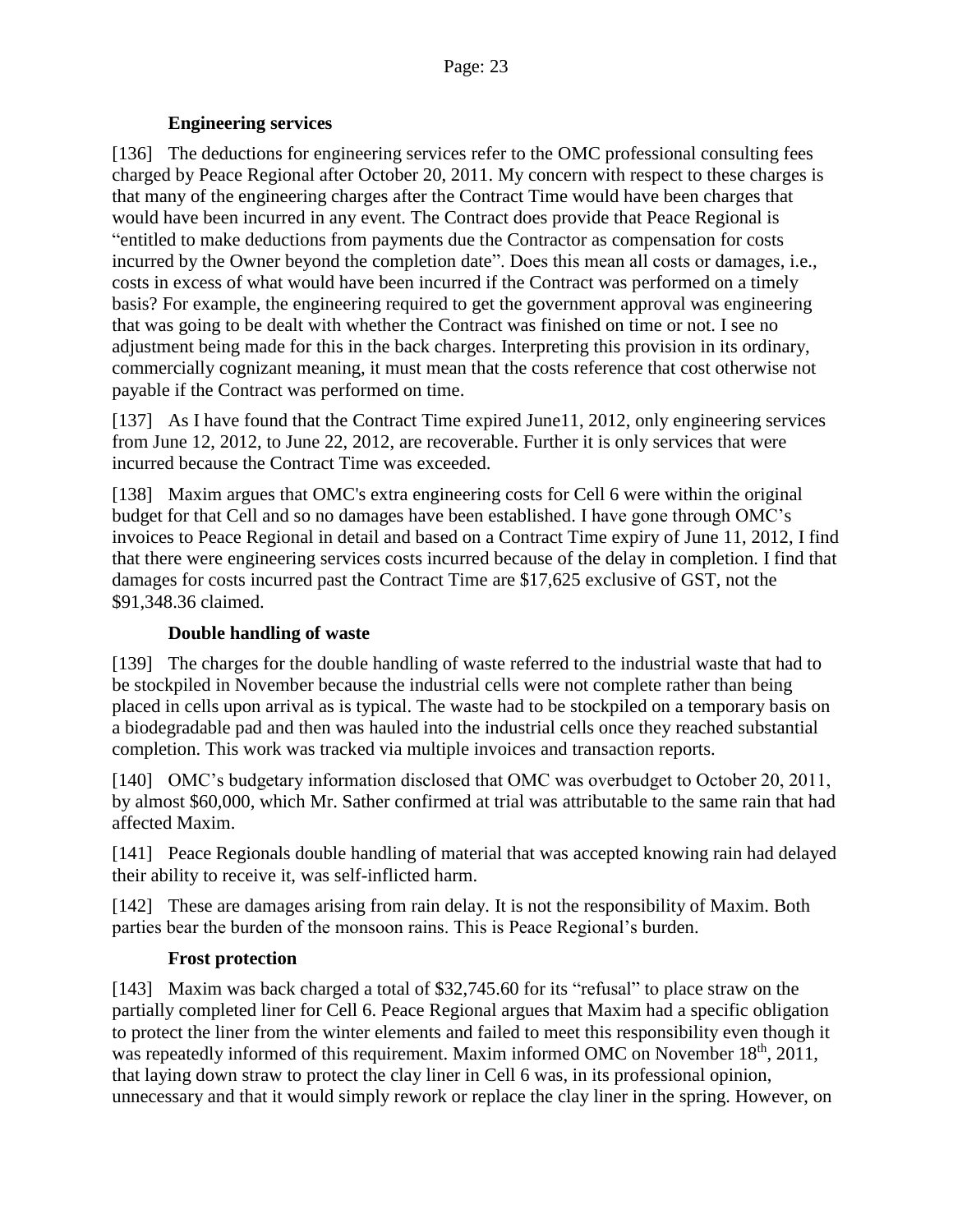the advice of OMC, Peace Regional did not accept inaction to be a viable protective measure. OMC and Peace Regional arranged for the straw to be placed.

[144] This issue is another of the areas where I find Mr. Sather's evidence unreliable and incredible. I accept the evidence of Mr. Reeves with respect to this incident. OMC acted unreasonably and in bad faith by demanding that Maxim protect the clay liner for Cell 6 but at the same time refusing to provide any further information or direction on how to do so to OMC's satisfaction. Either Mr. Sather should have given his opinion or advice to ensure any winter protection met his standards or he should have let Maxim do what they wanted – leave it and rework it. As noted by Maxim the need for straw protection was not a consequence that was foreseen by anyone. Under the Contract, Maxim had control of the work and the site. They were prepared to live with the consequences.

[145] Time revealed that Maxim's position was valid as it was cheaper for Maxim to rework any damages of the Cell in the spring (as they were directed to do by OMC) than the cost of applying the straw. The decision to apply the straw in the circumstances was Peace Regional's choice and their responsibility. There should be no back charges for this work.

#### **Conclusion on costs incurred beyond Contract Time**

[146] In the result I find that there were valid back charges for exceeding the Contract Time under the Contract for a total of \$17,625, which was appropriately deducted from the amounts payable on the Contract.

### **Changes to Progress Payment Certificate Amounts**

[147] In addition to its claim for damages, Maxim claims that it was not paid the amount that was contracted for under the Contract. At trial Peace Regional admitted that it still owes \$139,769.34 to Maxim on the Contract according to its own calculations. In addition, Maxim claims that the excavated and stockpiled amounts were being changed by OMC after the amounts were certified. The result is that they were not paid all amounts due for the total work performed.

[148] Progress Certificates were issued by OMC monthly. OMC would certify amounts for which unit prices were provided under the Tender. These are amounts due and payable to Maxim for work they completed in the prior month. The dispute arises where OMC certified amounts and then lowered those amounts in subsequent Progress Payment Certificates ("PPC's").

[149] Peace Regional argues that although quantities have been approved by OMC along the way through the issuance of various PPCs, the payment for work done including the volume of excavations and the site of the stockpile will be based on the *final* size and dimensions of the stockpile. Peace Regional asserts that the final PPC issued by OMC reflected the "final position" of the various items in the payment certificates as provided for in the Contract and that payment was approved by OMC based on the wording of the Contract referencing "final position in the stockpile", in their interpretation.

[150] Maxim does not dispute that the size of some of the stockpiles have decreased, but they argue that the reason these stockpiles had to be reduced was due to the need to use clean stockpiled material since so much unexpected garbage material was found on site. That use did not negate the fact that the materials were stockpiled to begin with, a Tender Form line item that attracted payment.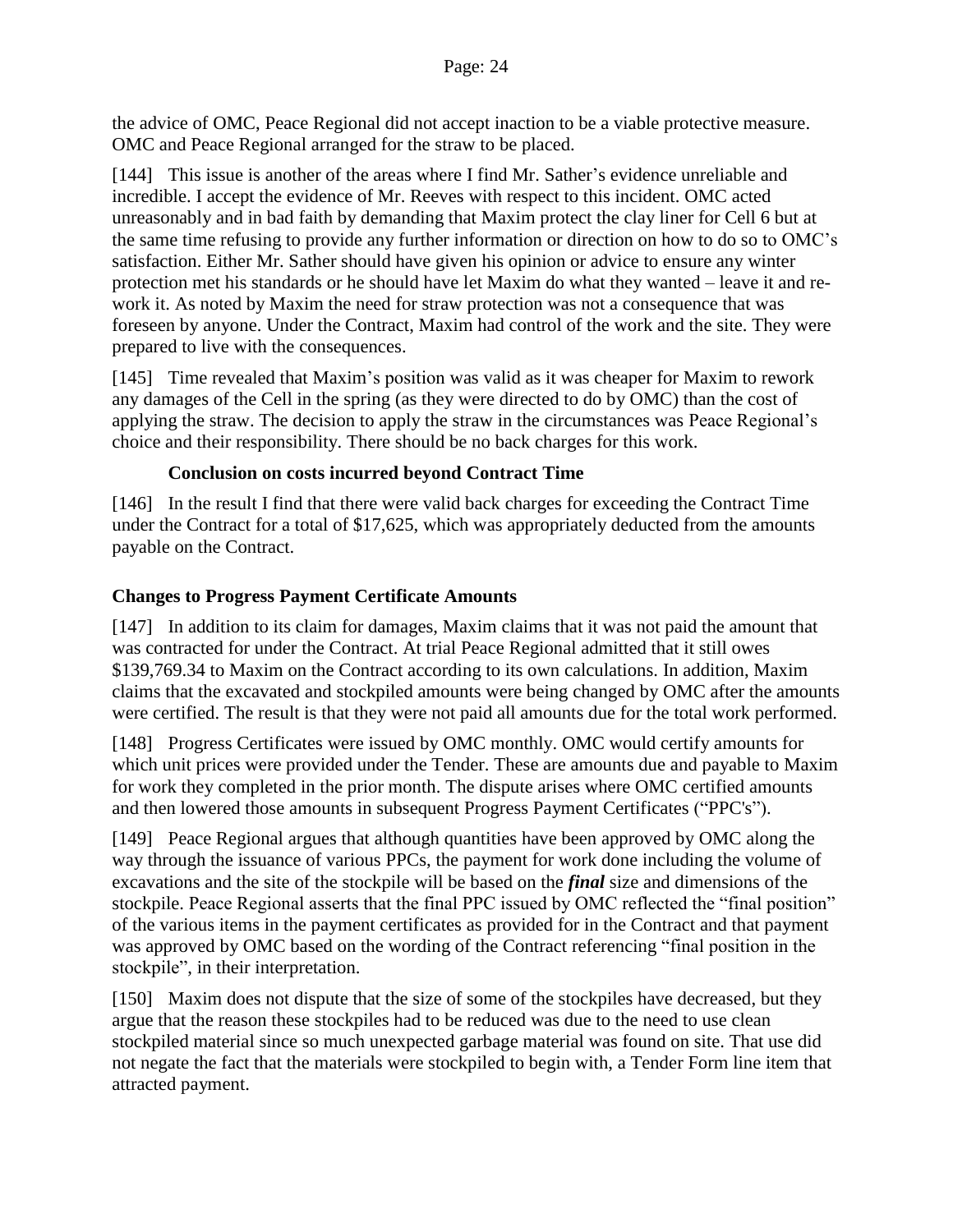[151] The Contract Specifications in Part II at Section 01025, Part 3 provides that the "volume of material excavated and stockpiled will be measured in cubic metres in its final position in the stockpile (fill volume)". This is in contrast to the measurement of the volume of material excavated and disposed of in Phase 4B where it "will be measured in cubic meters in its original position (cut volume)".

[152] It is apparent from a plain reading of these provisions that the language is intended to distinguish between two different ways of measuring how much earth is moved. One can either measure the size of the pile of earth created (fill volume) or measure the size of the hole left behind (cut volume). The provisions do not support an argument that no matter how much earth was moved the contractor is only paid for the final measurements.

[153] OMC are professional engineers and Maxim was entitled to rely upon the accuracy of their certificates. The monthly certificates were intended to reflect the amount of progress and the work completed each month. It is expected that when something is certified by a professional it means that whatever is certified is correct. There is no basis in the Contract for OMC to have withdrawn or reduced amounts that had been previously certified.

[154] In two cases, OMC certified payment for excavated and stockpiled quantities which it later reduced, leading to a lower overall job cost.

[155] OMC certified the volume of material excavated and stockpiled by Maxim from Cell 6 and Maxim was paid for the quantity that had been certified in PPC#4. The certified quantity was reduced subsequently. The quantity certified in PPC#4 was 15,600 cu/m and in PPC#10, this quantity was reduced to 4,486.42 cu/m, a difference of 11,113.58 cu/m, which is equal to a payment deduction of \$30,784.62 (11,113.58 x \$2.77).

[156] The certified quantities for excavating and stockpiling materials from Cells 2 and 3 were also reduced from the amount that was certified and that Maxim was paid for in PPC#4. In PPC#4, the amount excavated and stockpiled was certified as 31,319 cu/m. In PPC#10, that amount was reduced to 20,934 cu/m, a reduction of 10,385 cu/m, which is equal to a payment reduction of \$43,097.75 (10,385 x \$4.15).

[157] The total amount that was improperly deducted is \$73,882.37.

### **Conclusion**

[158] At trial Peace Regional admitted that did not pay the sum of \$139,769.34 from amounts properly due and owing to Maxim. In addition, there was a holdback related to Cell 6 in the amount of \$24,587.88. There was no defence or justification for its failure to release this holdback other than Mr. Sather suggesting that paperwork such as statutory declarations may not have been completed. OMC can advise of the paperwork required and upon provision of the holdback must be released to Maxim. Therefore, this amount is also properly owed to Maxim.

[159] The amounts to be paid to Maxim by Peace Regional are as follows:

| Outstanding payment                    | \$139,769.34 |
|----------------------------------------|--------------|
| Cell 6 Holdback                        | \$24,587.88  |
| Payments due from altered certificates | \$73,882.37  |
| Site occupancy days adjustment         | \$13,500.00  |